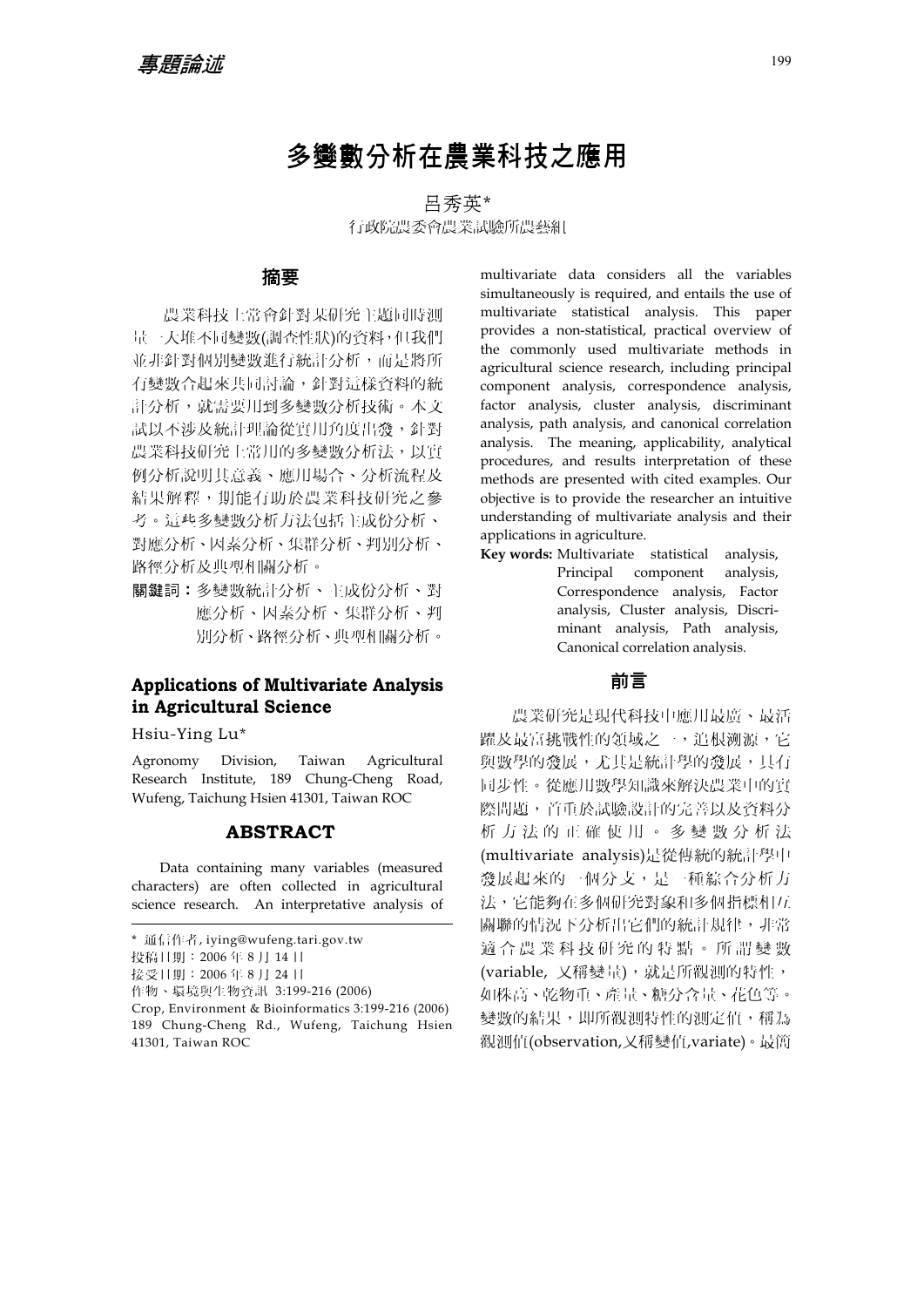單的觀測值為單變數,例如一群植株的株高 或乾物重。大多數場合我們通常會針對某研 究主題測量了一大堆不同變數的資料,雖然 我們同時測量了這些變數,但我們並非針對 個別變數進行統計分析,而是將所有變數合 起來共同討論,針對這樣資料的統計分析, 就需要用到多變數分析技術。

構成多變數分析模型的數學方法並不新 穎,如與多變數有關的基本概率分布之常態 分布源自 30 年代;然而,當隨機變數較多時, 多變數分析的計算工作量極端繁冗,沒有電 腦根本無法完成,因此直到有了電腦之後, 多變數分析技術才進入實用階段並迅速發展 (Kenkel *et al*. 2002, Manley 2004)。近 20 年 來,隨著電腦應用技術的發展和科技研發的 迫切需要,多變數分析技術被廣泛地應用於 地質、氣象、水文、醫學、農業、生物、生 態、工業、心理、社會和經濟等眾多領域, 已經成為處理多因素、多指標特徵問題的最 有效且實用的理論和方法(Yuan and Zhou 2003, Manley 2004)。

多變數分析發展至今,已產生各種方 法,各有其適用的場合,但由於其涉及較複 雜的計算,對於一般農業研究者而言,往往 造成怯步。而一般教科書則多著重於統計理 論和公式計算,所舉列的實例也未必是農業 相關的試驗資料。本文從實用角度出發,在 以不涉及統計理論下,強調方法之正確選用 與分析結果之正確解讀,針對一些在農業科 技上常用的多變數分析法,以實例分析說明 其意義、應用場合、分析流程及結果解釋, 期能有助於農業科技研究之參考。這些多變 數分析方法包括主成份分析 (principal component analysis) 、 對 應 分 析 (correspondence analysis)、因素分析(factor analysis)、集群分析(cluster analysis)、判別 分析(discriminant analysis)、路徑分析(path analysis) 及典型相關分析 (canonical correlation analysis), 其應用場合各有不 同,如 Fig. 1 所示,但最根本之目的都是用 來簡化資料結構,以達到釐清變數之間的關 係。



**Fig. 1. The goals of multivariate analysis.**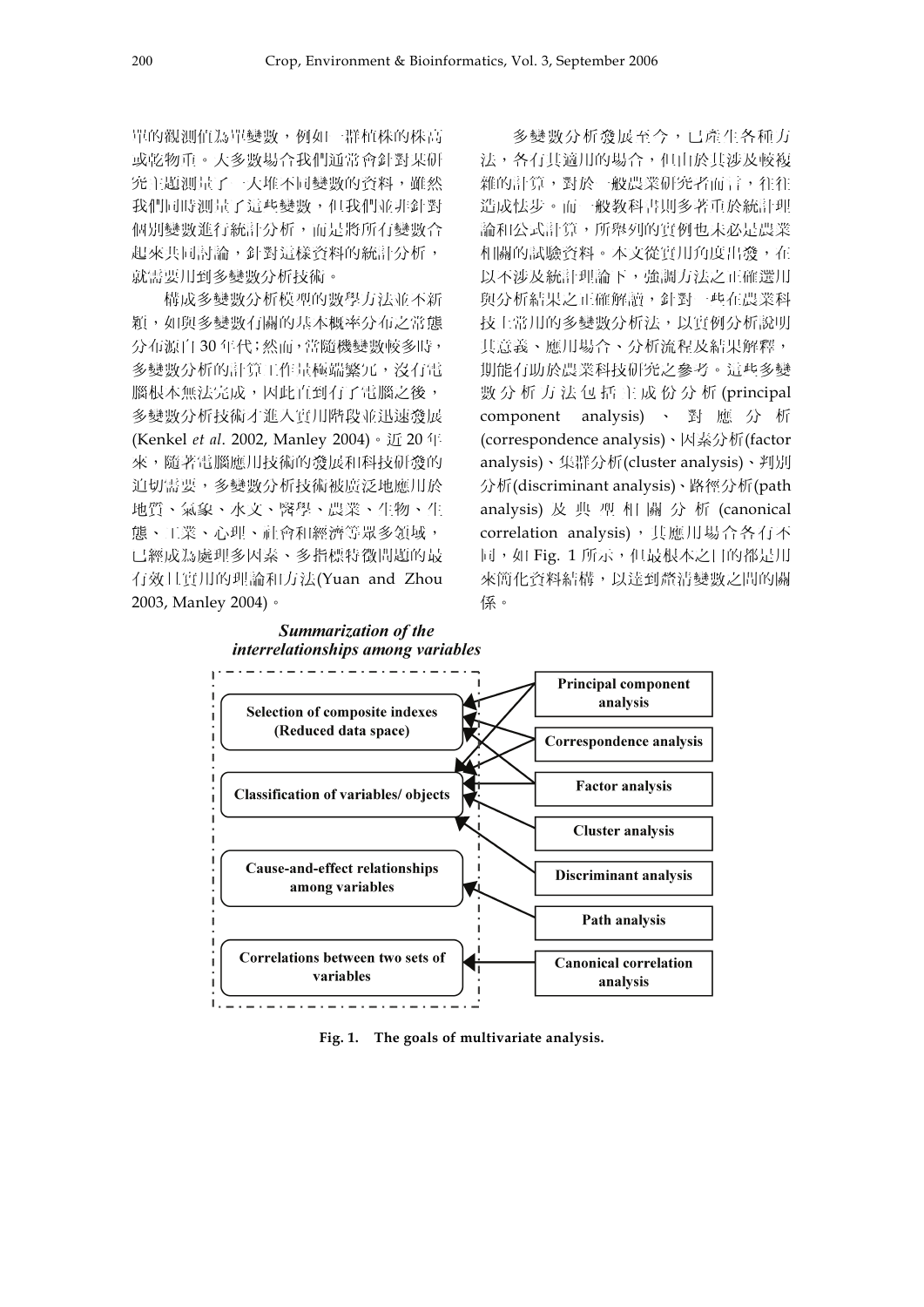# 主成份分析

自然界的事物往往為多個指標的綜合結 果,例如代表一個果實品質的諸種特徵包括 大小、形狀、甜度、表皮外觀、纖維質含量、 水分含量等性狀;反映一個昆蟲形態的諸種 特徵包括體長、體寬、前翅長、觸角長、後 翅鈎數等性狀;代表氣候條件中的氣象因素 包括氣溫、日照時數、日照強度、風速等。 以果實品質而言,可能有些品種的果實較大 但甜度欠低,另有些品種則甜度和水分含量 很高卻較小,其他品種又可能夠大也甜但纖 維較多,因此我們不能單就一個特定性狀來 決定品質的好壞,而必須將所有性狀變數一 起共同考量,即應使用一個綜合性指標。

就統計上而言,數值能產生愈大變異, 愈能反映彼此間之差異,但是將這些不同測 量單位的性狀數值相加起來或求其平均,未 必可斷言此指標就是最好的。若是對不同變 數給予不同的權重,那麼加權的比重到底要 設多少,也很難有一個明確的基準。因此在 縮減原始變數個數以產生一個綜合性指標 時,我們總希望在選擇變數(愈少愈好)與所能 解釋的變異(愈多愈好)中達到平衡點,那意味 著所找到新的變數不但精簡且具有代表性。 在這些場合中因變數太多而不易處理時,利 用變數間的相依結構,將手上許多相關性很 高的變數轉化成彼此互相獨立的變數(線性 組合),能由其中選取較原始變數個數少,且 能解釋大部分資料中的變異的幾個新變數, 此即所謂的主成份(principal component), 而這幾個主成份也就成為我們用來解釋資料 的綜合性指標。經由這種主成份分析(一般簡 稱 PCA),我們可以搜尋出主要潛在因子,捨 棄次要因子,以簡化資料結構,並用來選擇 變數的綜合性指標,使觀測值在這些主成份 方面顯出最大的個別差異來。

一般電腦軟體進行主成份分析的主要流 程,是將輸入的原始變數先求其相關矩陣 (correlation matrix)後,最後計算出相關矩陣 的特徵值(eigenvalue)及其貢獻量,此用來選 擇主成份,進而再從計算出的特徵向量 (eigenvector)來解釋各主成份的內涵(即這些 主成份主要是由哪些原始變數所組成)。主成 份之選擇,主要原則是依據每一主成份的特 徵值(λ)大小。特徵值愈大,代表該主成份的 解釋力愈強,但一般方法不只一種,例如可 保留 λ >1 的主成份、保留 λ >0 的主成份、 根據 λ 趨勢圖(scree plot)將徙降後曲線走勢 趨於平坦之主成份捨棄不用、抽取之主成份 解釋 75%變異後繼續抽取之主成份的解釋變 異量少於 5%則捨棄不用等等。主成份數目之 決定並沒有絕對之方法,除上述方法外,還 有其他方法可用。

以 14 個木薯品種的 9 個農藝性狀進行主 成份分析為例(Yang *et al*. 2006),由資料的初 步結果得知這 9 個性狀變數之間彼此相關, 因此採用主成份分析找出潛在的新變數或成 份,以期利用較少數而且彼此獨立的新變 數,來建立木薯品種選拔的理論依據。分析 結果如 Table 1 所示,從特徵值及其貢獻量, 可知取前四個主成份來代表原來的 9 個變數 解釋,總解釋量可達 85.69%,已經足夠代表 原資料變數特性。進而從特徵向量值(Table 1)可知,第一主成份與株高、莖徑有正向相 關,但其與塊根乾物質率和塊根澱粉含量呈 負向相關,說明了第一主成份大的品種,其 株高、莖徑表現高但塊根的乾物質和澱粉含 量表現低,換言之追求過高的株高、莖徑, 將會造成塊根的乾物質和澱粉含量的下降, 故第一主成份適中為好;第二主成份大的品 種塊根數多、塊根較長且產量高,第三主成 份大的品種之塊根的鮮重、乾物質和澱粉含 量都高,第四主成份大的品種塊根鮮重高且 產量高。產量的構成主要在第二和第四主成 份上,而塊根澱粉含量和塊根乾物質率對木 薯加工很重要,主要在第三主成份上。選擇 木薯時應注意產量和澱粉含量均高的品種, 所以要著重對第二、三、四主成份的綜合性 狀選拔。在木薯試驗中利用特徵向量值可建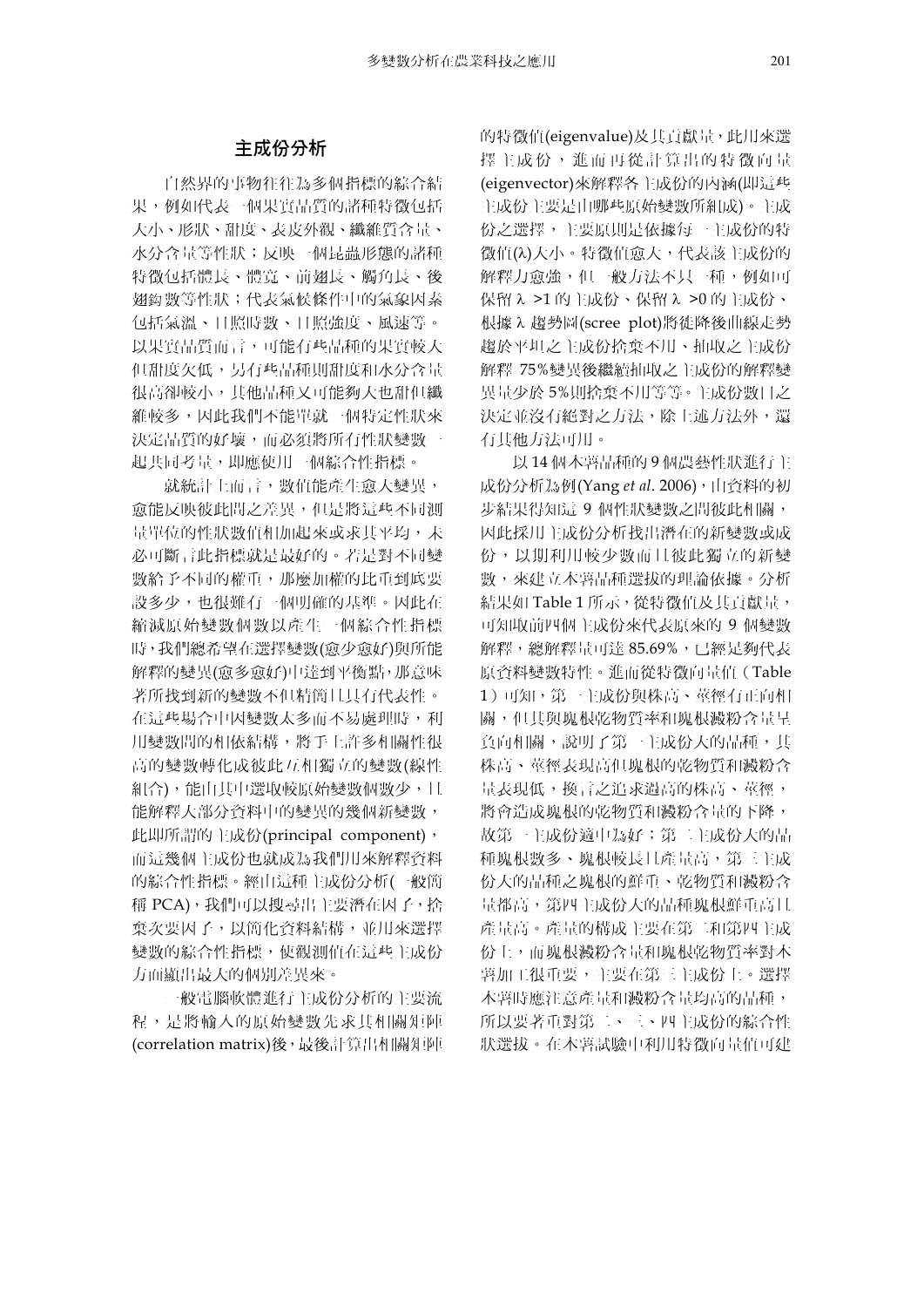構前四個主成份與原變數之間的線性關係, 即可寫成以下公式:

$$
PC_1 = 0.47X_1 + 0.37X_2 - 0.12X_3 - 0.19X_4 + 0.27X_5 + 0.28X_6 - 0.47X_7 - 0.46X_8 + 0.06X_9
$$

 $PC_2 = 0.11X_1+0.22X_2+0.58X_3+0.46X_4+0.28X_5 0.13X_6+0.01X_7+0.09X_8+0.54X_9$ 

$$
PC_3 = 0.28X_1 + 0.38X_2 - 0.31X_3 + 0.20X_4 + 0.00X_5 + 0.50X_6 + 0.43X_7 + 0.45X_8 - 0.03X_9
$$

 $PC_4$  = -0.31X<sub>1</sub>-0.43X<sub>2</sub>-0.11X<sub>3</sub>+0.13X<sub>4</sub>-0.07X<sub>5</sub>+  $0.65X_{6} - 0.19X_{7} - 0.08X_{8} + 0.46X_{9}$ 

 $[1]$ 

此即主成份分析是將主成份表示成原始變數 的線性組合,換言之,主成份分析是原始變 數的綜合指標。

利用主成份值可進而計算各樣本間的距 離,以進行樣本的分類,不過在較多變數的 研究上,主成份分析扮演的角色通常是一種 手段多於目的,即它本身常不是研究的最後 輸出(目的),而是作為其他分析,如迴歸分 析、因素分析、集群分析等的預備工作。

以上所述,是求變數的主成份,這種主

成份稱為 R 型主成份。利用同樣的資料,當 我們把樣本看成變數而獲得樣本的主成份, 稱為 Q 型主成份。

#### 對應分析

延續上述主成份的概念,對於實際問 題,當我們希望同時求得變數和樣本的主成 份,對變數和樣本對應進行主成份分析的方 法,稱為對應分析。對應分析的優點及實質 用途,是可使特徵值相同的 R 型和 Q 型主成 份能用同一座標軸表示,以便在同一座標平 面上可同時標示出樣本和性狀的散佈圖,以 同時表達出變數和樣本兩者之間的相互關 係,從而可檢視出各類樣本的主要變數為 何。這種同時將變數和樣本標在一起的圖, 稱為雙標圖(biplot)。但對應分析並非陳述概 念之間的因果關係,而僅僅是統計學意義上 的對應關係而已。

對應分析最早由 Benzécri (1973)提出, 演變迄今,在很多不同時代裡該法的名稱和 原理基礎略有不同(Oksanen 2004):如最適 尺度法(optimal scaling)、相互平均法 (reciprocal averaging)。最適尺度法是市場、

Table 1. Results of principal component analysis performed on the 9 agronomic characters of 14 cassava varieties (adapted from Yang *et al*. 2006).

|                                      | Principal component eigenvector |                 |                 |                 |
|--------------------------------------|---------------------------------|-----------------|-----------------|-----------------|
| Characteristic                       | PC <sub>1</sub>                 | PC <sub>2</sub> | PC <sub>3</sub> | PC <sub>4</sub> |
| Plant height $(X_1)$                 | 0.47                            | 0.11            | 0.28            | $-0.31$         |
| Stem diameter $(X_2)$                | 0.37                            | 0.22            | 0.38            | $-0.43$         |
| Root number $(X_3)$                  | $-0.12$                         | 0.58            | $-0.31$         | $-011$          |
| Root length $(X_4)$                  | $-0.19$                         | 0.46            | 0.20            | 0.13            |
| Root thickness $(X_5)$               | 0.27                            | 0.28            | 0.00            | $-0.07$         |
| Root fresh weight $(X_6)$            | 0.28                            | $-0.13$         | 0.50            | 0.65            |
| Root dry matter content rate $(X_7)$ | $-0.47$                         | 0.01            | 0.43            | $-0.19$         |
| Root starch content $(X_8)$          | $-0.46$                         | 0.09            | 0.45            | $-0.08$         |
| Yield per plot $(X_9)$               | 0.06                            | 0.54            | $-0.03$         | 0.46            |
|                                      |                                 |                 |                 |                 |
| Eigenvalue $(\lambda)$               | 3.15                            | 2.40            | 1.16            | 1.00            |
| Contribution (%)                     | 35.01                           | 26.71           | 12.90           | 11.08           |
| Cumulative contribution (%)          | 35.01                           | 61.72           | 74.61           | 85.69           |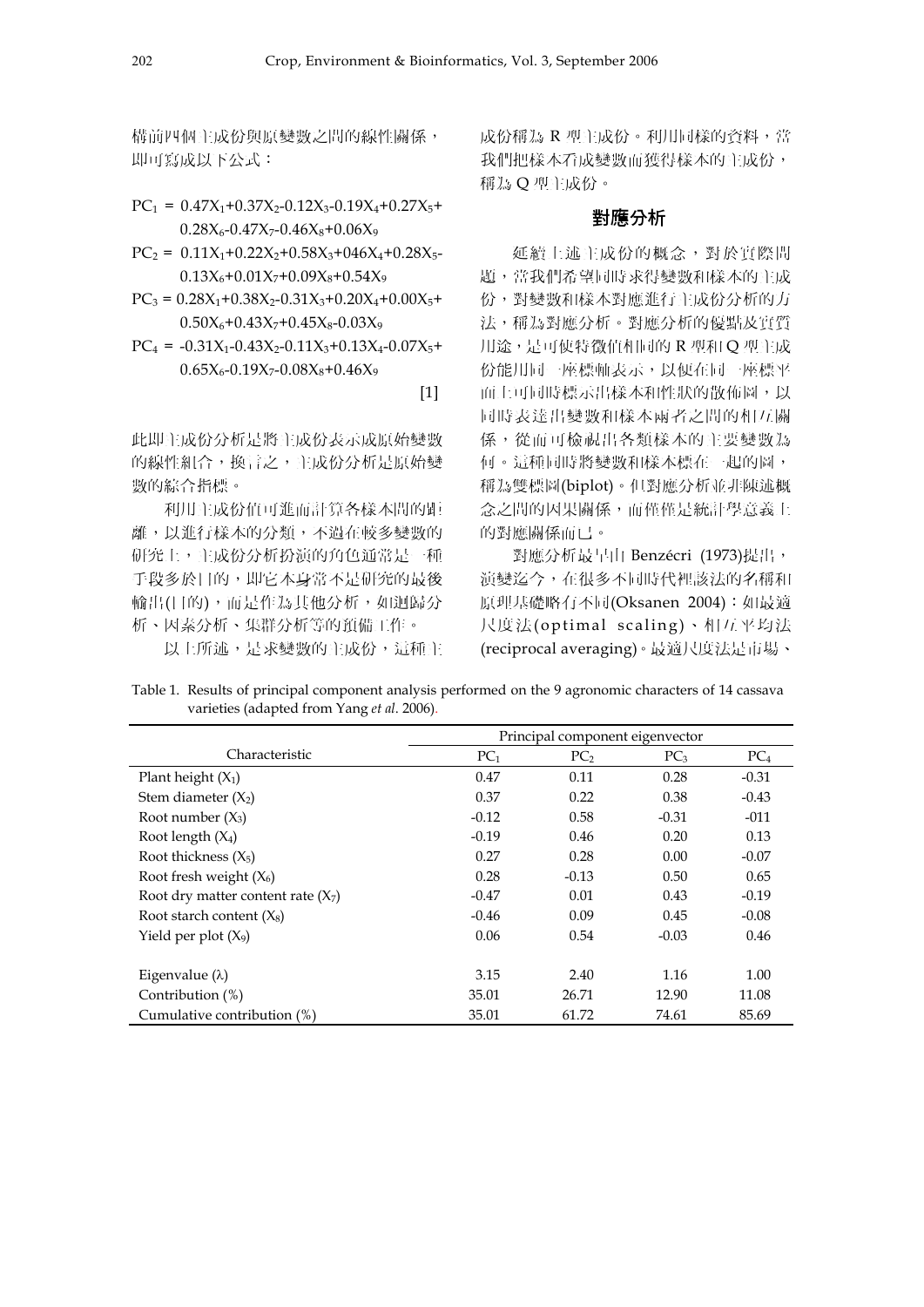社會、心理學上常用的方法,又稱雙重尺度 法(dual scaling, Nishisato 1980); 相互平均 法為 Hill (1974)所提出,目前名稱仍維持存 在,但其算法幾乎罕見;現代統計軟體均以 對應分析來稱呼,且算法採卡方測度 (χ2 metric)的加權主成份,即分析過程如同主成 份分析一樣求特徵值分析,但不同處在於以 「卡方測度」取代「歐氏測度」(Euclidean metric) (ter Braak 1986, 1987)。簡言之, 對 應分析相當於列聯表 (contingency table)資 料的加權之主成份分析,是一種用來尋求列 聯表的行列兩種變數之間聯繫的低維圖示 法。對應分析無需太多統計前提,它所處理 的資料形式,不限連續(continous)或離散 (discrete)變數,離散變數且不限計數(count) 或序位(ordinal)變數, 即使數字符號的虛擬 變數(例如不存在=0,存在=1)亦可。因此, 對應分析非常適合於描述生物性資料,早已 廣泛應用於生態學,尤其是植物生態學(Lepš and Šmilauer 1999),現並大量應用到其他各 方面之研究領域(Beh 2004), 包括基因組分 析,如胺基酸組成(Tekaia *et al*. 2002)、密碼 子使用偏好性(Gupta and Ghosh 2001, Liu

*et al.* 2004a, b)、微陣列分析(Tan *et al*. 2004) 等。

一般電腦軟體進行對應分析的主要流 程,會先將變數資料進行標準常態轉換(Z 矩 陣),使 Z 對指標及樣本具有對等性,再計算 出變數和樣本的主成份,然後以 Z 矩陣看作 原始資料,再計算出變數和樣本的主成份 值,最後將特徵值相同的各變數(R 型)和樣本 (Q 型)的主成份值標在同一座標圖上表示,如 此就可解釋變數、樣本以及兩者之間的關係。

以 Yuan and Zhou (2003)所列之 14 個玉 米雜交種共調查 10 項性狀的實例來說明,經 對應分析,各取得 R 型和 Q 型各兩個主成份 後,同時將 14 個樣本和 10 個性狀變數的主 成份值標在同一張圖上(Fig. 2 中空心圓點表 示各品種樣本,實心圓點表示各性狀變數), 藉此可直觀地研究品種樣本和性狀點群之間 的關係。由 Fig. 2 可以看出品種 13 和 14 相 異於其他品種,主要是由於它們與性狀 G (千 粒重)關係密切,而與其他性狀關係較遠;若 試驗者特別對玉米籽實蛋白質含量 (性狀 H) 感興趣,則由關係遠近可說明品種 1~12 的蛋 白質含量高,而品種 13 和 14 則含量較低。





**Fig. 2. Combined representation of the first two axes of correspondence analysis performed on the 10 traits of 14 maize varieties.** ο **and** • **represent variety and trait, respectively. (adapted from Yuan and Zhou 2003).**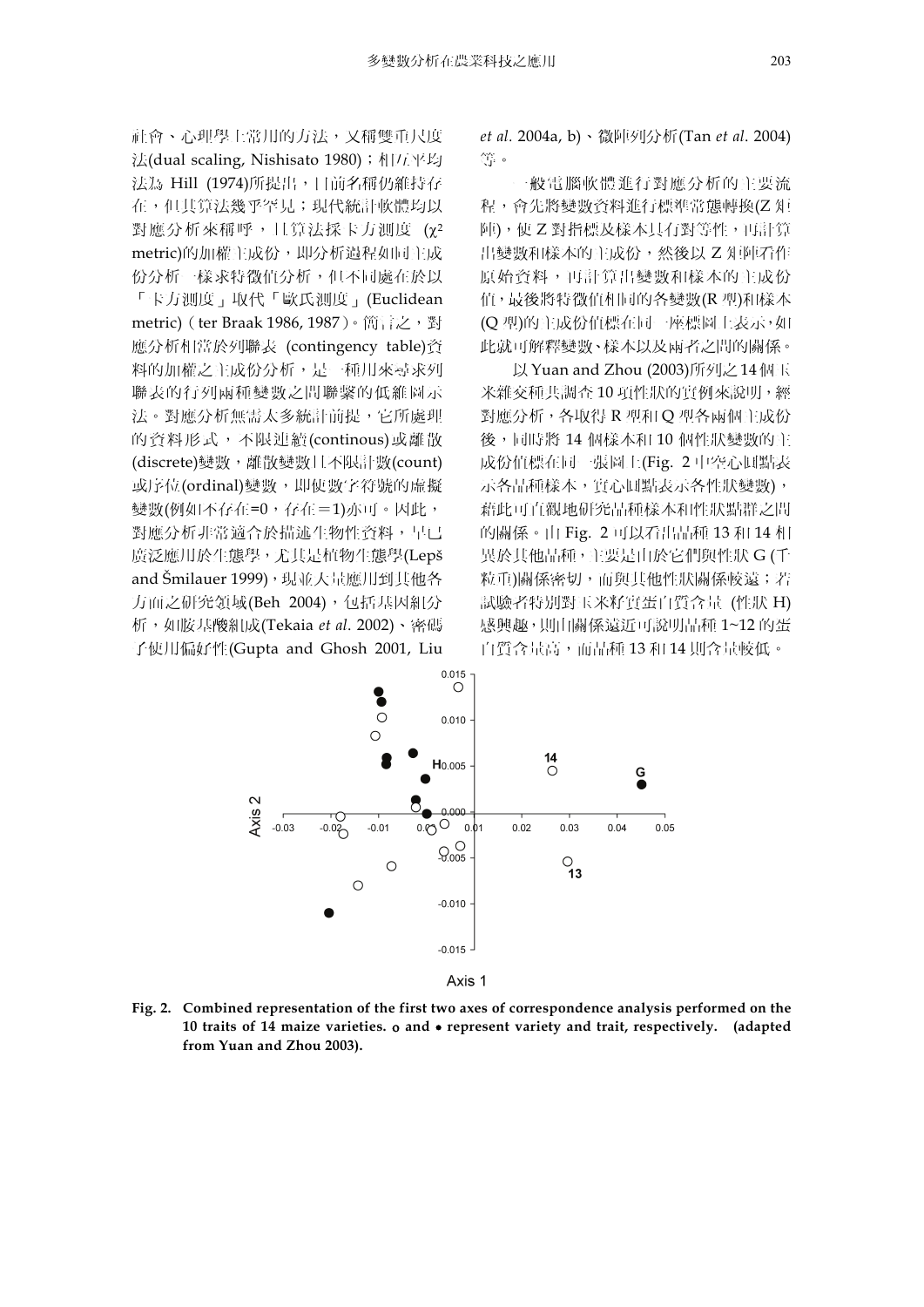### 因素分析

很多測定性狀之間通常彼此相關,形成 的背景原因各式各樣,而其共同原因稱為共 同因素(common factor)。我們希望能用這些 較少的共同因素來表現原先的資料結構,以 尋求基本結構、簡化觀測系統,找出資料背 後隱藏的含意或潛在特徵,這是因素分析的 主要目的。例如將某種紅酒與對照酒作比 較,就諸多個品評項目在-4 到+4 的量表上給 分,如酸味、苦味、甜味等,可利用因素分 析將資料分成少數幾個共同因素,並將這些 因素命名為辛辣、總品質、香醇等;將不同 水稻品種穀粒形態的諸多項幾何特徵之測量 值,利用因素分析將資料分成少數幾個共同 因素,以從中找出最能代表水稻粒形的量化 指標;將不同玉米雜交種的諸多種性狀,用 因素分析將資料分成少數幾個共同因素,如 第一因素反映出成熟期、分蘗、粒數與抽穗 期, 第二因素主要反映成熟期和粒重, 第三 因素反映株高。

因素分析是主成份分析的衍生方法,因 此一般電腦軟體進行因素分析的主要流程, 仍會先經由主成份分析程序,計算出相關矩 陣的特徵值及特徵向量以決定共同因素的個 數,然後從相關矩陣中抽取共同因素,計算 因素負荷矩陣(factor loading matrix)及其變

方,並旋轉因素以增加變數與因素之間關係 的解釋,最後計算出旋轉因素的得分值 (rotated factor score), 使能對變數或樣本進 行分類。轉軸的方法很多,但基本原則在於 使經過轉軸後的因素矩陣中每一個變數都只 歸於一個或少數幾個因素上,使矩陣中零或 接近於零的因素負荷量增多,以減低因素的 複雜性,使因素的解釋由繁雜趨向簡單。決 定因素數目的方法,與主成份分析一樣,都 是依據每一因素的特徵值( $\lambda$ )大小, 特徵值愈 大,代表該因素的解釋力愈強。

以 69 種茶葉的品質評鑑(Gao *et al*. 2003) 為例,共有形狀、色澤、水色、香味 4 個變 數對茶葉的品質產生影響,但這 4 個變數之 間彼此可能有相關,因此,應用因素分析法 來解釋資料背後隱藏的含意或潛在特徵。因 素分析結果如 Table 2 所示,從特徵值及其貢 獻量,可決定取兩個共同因素,因素一之特 徵值為 2.1941,解釋總變異的 54.85%,因素 二之特徵值為 0.3486,解釋總變異的 8.72%, 故兩共同因素共同解釋變異量 63.57%。使用 最大變方法(maximum variance method)進 行轉軸後可將因素與因素間的差異拉開來。轉 軸後因素一主要說明色澤、水色 、香味的變 異情形,解釋變異量佔 48.95%;因素二主要 說明形狀和色澤的變異情形,解釋變異量佔 14.62% (Table 2)。所以我們能找出轉軸後兩

Table 2. Results of factor analysis performed on the 4 quality characters of 69 tea varieties grown in spring season (adapted from Gao *et al*. 2003).

|                             | Factor loadings |                |                |                |  |
|-----------------------------|-----------------|----------------|----------------|----------------|--|
| Characteristic              | Unrotated       |                |                | Rotated        |  |
|                             | F <sub>1</sub>  | F <sub>2</sub> | F <sub>1</sub> | F <sub>2</sub> |  |
| Leaf shape $(X_1)$          | 0.2698          | 0.4796         | 0.0804         | 0.5444         |  |
| Leaf color $(X_2)$          | 0.8445          | 0.2195         | 0.7102         | 0.5069         |  |
| Water color $(X_3)$         | 0.8495          | $-0.1836$      | 0.8590         | 0.1323         |  |
| Fragrance $(X_4)$           | 0.8286          | $-0.1916$      | 0.8423         | 0.1174         |  |
|                             |                 |                |                |                |  |
| Eigenvalue $(\lambda)$      | 2.1941          | 0.3486         | 1.9581         | 0.5846         |  |
| Contribution $(\%)$         | 54.85           | 8.72           | 48.95          | 14.62          |  |
| Cumulative contribution (%) | 54.85           | 63.57          | 48.95          | 63.76          |  |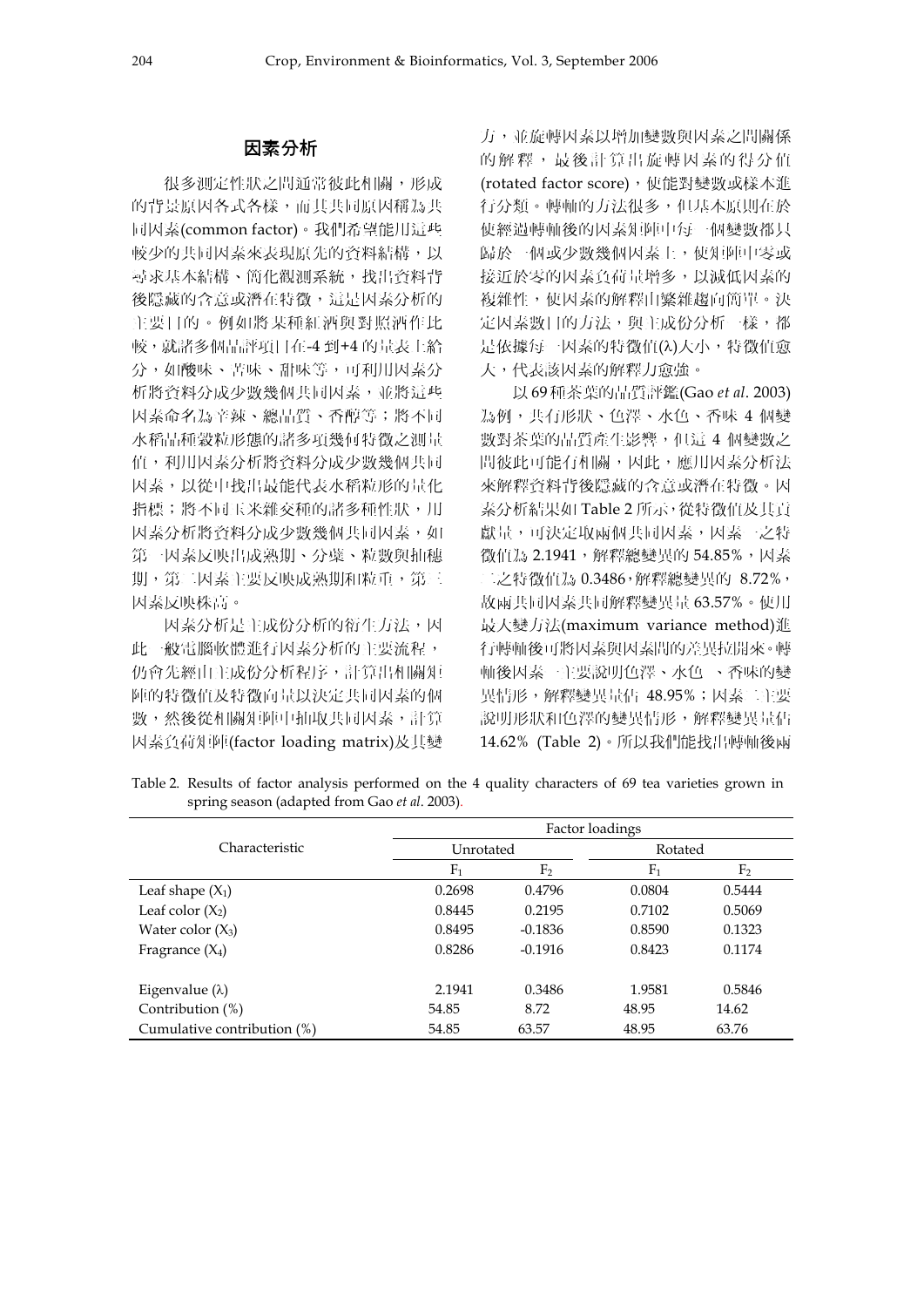個因素 F1 和 F2, 以建構各變數的因素模型為

 $X_1 = 0.0804F_1 + 0.5444F_2 + e_1$  $X_2 = 0.7102F_1 + 0.5069F_2 + e_2$  $X_3 = 0.8590F_1 + 0.1323F_2 + e_3$  $X_4 = 0.8423F_1 + 0.1174F_2 + e_4$ [2]

 $F_1$ 、 $F_2$ 稱為這些變數的共同因素,而  $e_1$ 、 $e_2$ 、  $e_3 \cdot e_4$ 誤差項各為 $X_1 \cdot X_2 \cdot X_3 \cdot X_4$ 的獨特因 素。

因素分析的用途,除了找出較少無相關 的共同因素來簡化資料結構外,可進而依據 因素得分值的結果,將各樣本進行排序,例 如前例我們可以得到各個茶種的分數,分數 愈高代表茶的品質愈好。另外,還能依據因 素得分值,在因素軸所構成的空間中繪製散 佈圖,由於愈接近的點表示彼此間關係愈相 沂,故可對樣本進行分類處理;若使用因素 負荷量繪製散佈圖,則可對變數進行分類並 表現變數間的關係。一個由兩個因素軸所構 成的二維散佈圖,例示如 Fig. 3;在 3 個因素 個數之場合,則該散佈圖會是一個三維空 間,一旦因素個數超過 3 個以上,通常以兩 兩成對因素間的二維散佈圖來各自展現並綜

合解釋。

因素分析與主成份分析很容易被混淆不 清,其間最大的不同在於:

- 1. 因素分析目的在建立模型,以呈現出變 數和因素之間的內在聯繫關係,故才有 誤差項;而主成份分析只作變數轉換, 不建立模型,故無所謂誤差項。
- 2. 因素分析目的是要使因素比變數的數 目少,且盡可能選取較少的因素,以便 盡可能建構一個結構簡單的模型,重視 在如何解釋變數之間的「共變異 (covariance)」問題;而主成份分析目 的在將一組具相關性的變數轉換成一 組獨立的新變數,關鍵在「變異 (variance)」問題,故主成份和原始變 數的數目相等,但我們可以從中選擇貢 獻量夠大的前幾個主成份來解釋資料 中大部份的變異。
- 3. 因素分析是將原始變數表示成新因素 的線性組合,即原始變數是新因素的綜 合指標(如公式[2]);而將主成份表示 成原始變數的線性組合,即主成份是原 始變數的綜合指標(如公式[1])。



**Fig. 3. Scattergram of the 6 objects in a two-dimension space. The first and second axes can be obtained from principal component analysis, factors analysis or correspondence analysis.**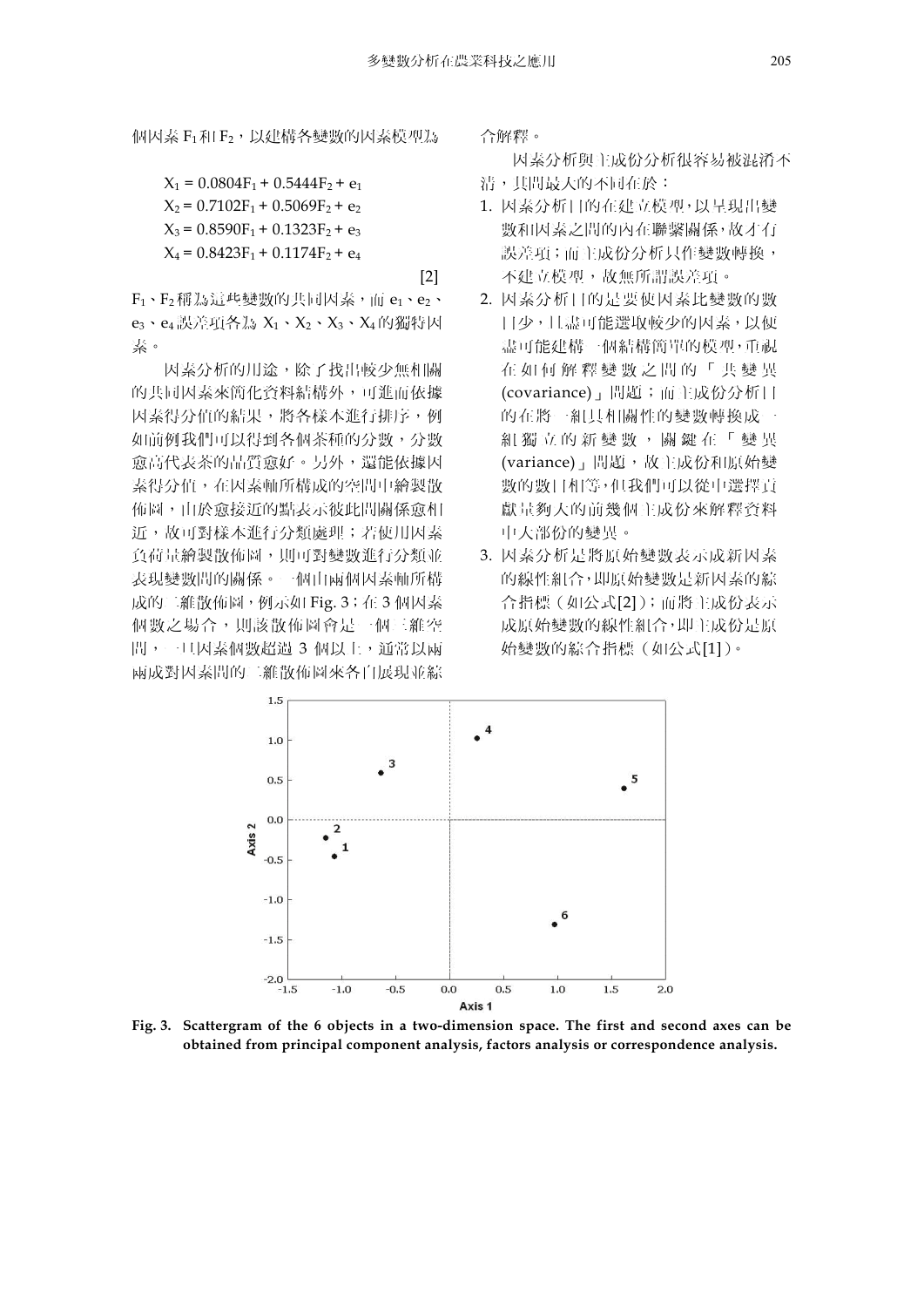#### 集群分析

集群分析是將具有多個變數的一群樣本 加以區分歸類,使得性質特徵相近者納入一 類。經濟、社會、人口、生物研究等領域中 都存在大量分類研究、構造分類模式的問 題。過去人們主要靠經驗和專家知識,作定 性分類處理,很少利用數學方法,以致許多 分類往往帶有主觀性和隨意性,無法揭示客 觀事物內在的本質差異性和關連性,特別是 對於多因素、多指標的分類問題,定性分類 更難以實現準確分類。因此,我們利用集群 分析,以客觀統計分析的方式,將一批樣本 或變數,按照它們在性質上的親疏程度(彼此 間距離或某種相似係數),「物以類聚」地把 相似的個體(或觀測值)歸於一群。集群分 析在農業研究上的應用,例如調查蛋白質、 碳水化合物、脂肪、卡路里、維生素等營養 成份含量,對不同品牌穀類製品進行分群;

調查各種血液蛋白質位點基因頻率,對不同 黃牛品種進行分群;調查各種形態特徵,對 某種昆蟲不同品種或棲息地進行分群等。

雖然集群分析是多變數分析方法中較簡 單的一種,但其分析方法和結果判讀,一直 以來爭議不斷。一個完整的集群分析流程, 除了電腦執行分析程序之外,還包括對於電 腦分析結果的合理決策,共包含六個主要步 驟,如 Fig. 4 所示,簡單說明如下:

## 一、集群分析的電腦執行分析程序分為 三個主要部份:

(1)變數的選擇-如各種資料轉換方法可 以採資料中心化、對數轉換、資料標準化等。

(2)相似性的衡量-可採用彼此間距離或 某種相似係數,距離統計量又分為歐氏距 離、絕對值距離、馬氏距離等,相似係數則 可以是相關係數、指數相似係數、非參數法 等。



**Fig. 4. Flowchart showing the six steps of clustering analysis.**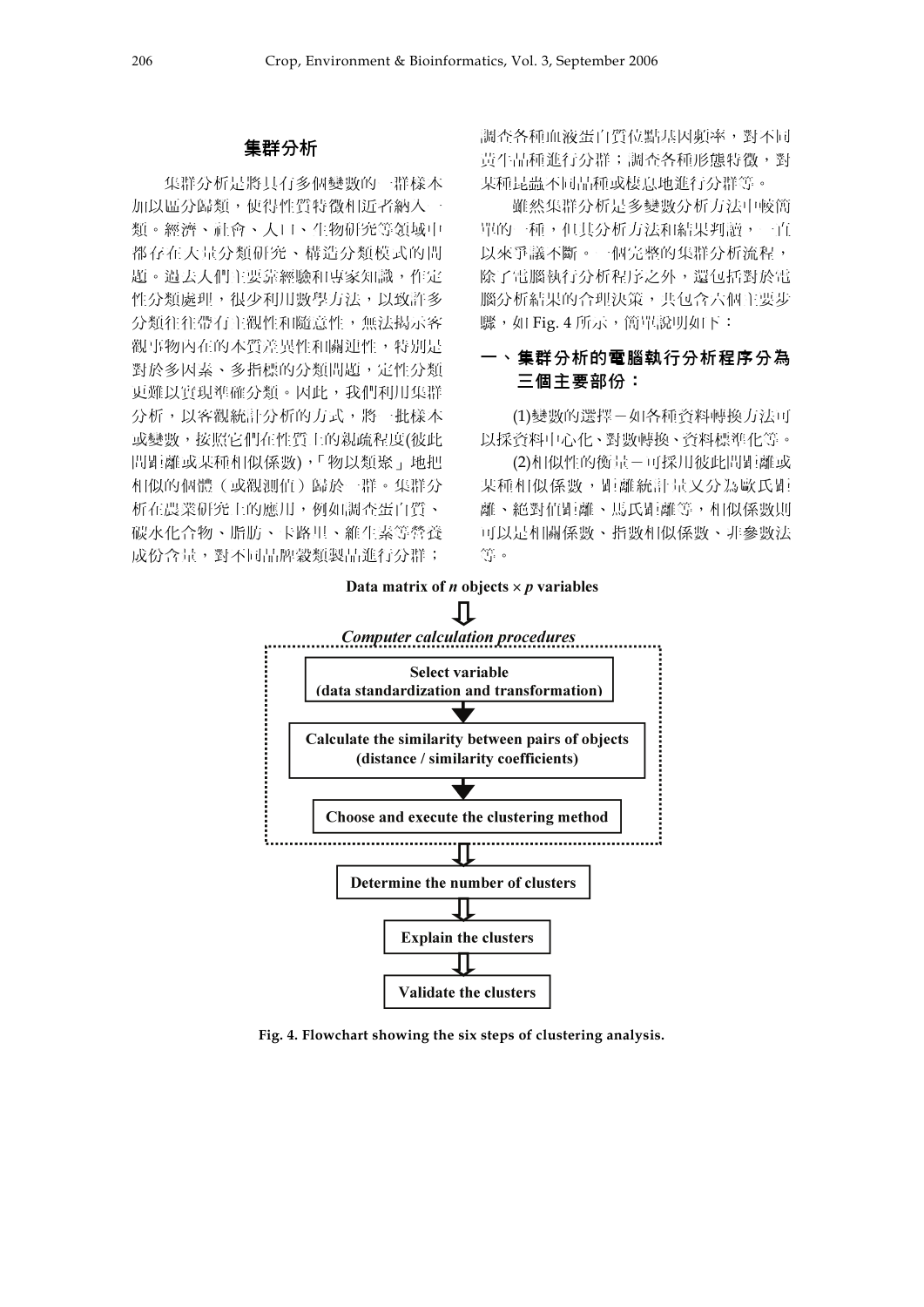(3)集群方法的選擇-可以利用系統集 群法(如單連法、全連法、均連法、Ward 最 小變方法等)、逐步集群法、逐步分解法、有 序樣本之集群等。有關集群分析之方法,眾 說紛云,各種新的方法不斷被提出,但仍沒 有一種是最佳的方法且可解決所有問題,而 分析出來的結果若沒有其他訊息配合,則結 果究竟適不適合,也是一大考驗。因此在進 行分析時,對於各種因子(變數、尺度、標準 化、相似性係數、集群方法)之選擇應思慮周 密,試驗者的目標、主觀性判斷、極端值之 判斷皆非常重要,不同之抉擇往往造成不同 的分群結果。為使集群分析結果能達到客觀 性、穩定性、預測性,建議應佐以他法輔助, 如圖形法等;此外專業方面的判斷和解釋非 常重要,也不能忽視。單連法(single link) 又稱近鄰法,以最近的個體來判斷兩者相似 性,容易造成個體間的連鎖(chaining),故 所形成的樹是所有集群方法中最短的(故又 稱短臂法),此有利於發現不連續性,但在生 物研究上較少使用;全連法(complete link) 又稱遠鄰法,以最遠的個體來判斷相似性, 最不容易造成連鎖,故形成的樹最長(故又稱 長臂法),可產生最緊湊的群,在生物學上最 好解釋(Lepš and Šmilauer 1999)。均連法 (average link)以群間個體的平均距離判 斷,而 Ward 最小變方法則以群內變方最小 為原則,這兩種方法的距離都介於單連法和 全連法之間,由於是以群間相似性而非個體 間距離來判斷,故較不受離群值影響;均連 法適用於計算各種相異性係數或相似性係 數之場合,但 Ward 最小變方法則不行。均 連法的名稱並不一致,以非加權成對分群法 (unweighted pair-group method using the average approach, UPGMA)為最常見版 本,常應用於種原鑑定和育種材料遺傳關係 研 究 (Warburton and Crossa 2002, Mohammadi and Prasanna 2003)。單連 法、全連法、Ward 最小變方法和 UPGMA 是研究上最常用的集群方法,同一套資料集

各以這些方法所形成的樹狀圖,比較如 Fig. 5。統計上,有一種共表型相關係數 (cophenetic correlation coefficient, CCPC ) 可作為集群分析的配適性(goodness of fit) 統計量,它是測量集群結果之共表型距離矩 陣和原來相異(或相似)矩陣間的相關性,用 來比較各種集群方法所形成的樹並衡量其 失真度(Romesburg 1984): CCPC 值愈接 近 1,表示集群結果愈能準確地反映出原來 資料結構;CCPC<0.8 表示配適性差,值愈 低,表示樹愈是扭曲嚴重。一般而言, UPGMA 的 CCPC 值最高,適用於各種相似 性係數且較不易受離群值影響,故往往被優 先推薦(Romesburg 1984)。但因 UPGMA 的 基本假設在實際場合很少完全符合,採用它 作為主要方法之同時,最好也能考慮嘗試另 外第二種方法(如單連法或全連法),檢視 其結果後再作最後定奪,以免喪失某些資訊 (Romesburg 1984, Mohammadi and Prasanna 2003)。根據經驗,資料轉換對分 類結果的影響遠大於集群方法之選擇(Lepš and Šmilauer 1999)。進行集群分析時, 直 接以觀測值所求出的距離矩陣進行集群分 析,與先將資料轉換成相似矩陣後再進行集 群分析,兩者之間的結果往往會有很大的差 異。但並非所有場合都能直接使用距離矩 陣,如分子標誌的條帶資料,由於資料僅是 有和無之二元型式,資料矩陣必須先標準 化,即必須先求得某種相似係數後,才能進 行集群分析。

# 二、集群分析的結果決策包含三個主要 部份:

(1)集群數的決定-由於集群分析整個分 析結果是以樹狀圖呈現,此結構極似生物系 統樹。凡樣本間的相似性愈高時,則愈早相 連,相連後可形成數小群,小群與小群間、 或小群與尚未相連的樣本間再依據相似性的 高低,逐步相連直到最後成為單一群體為 止。一旦樹狀圖完成後,各樣本間之關係便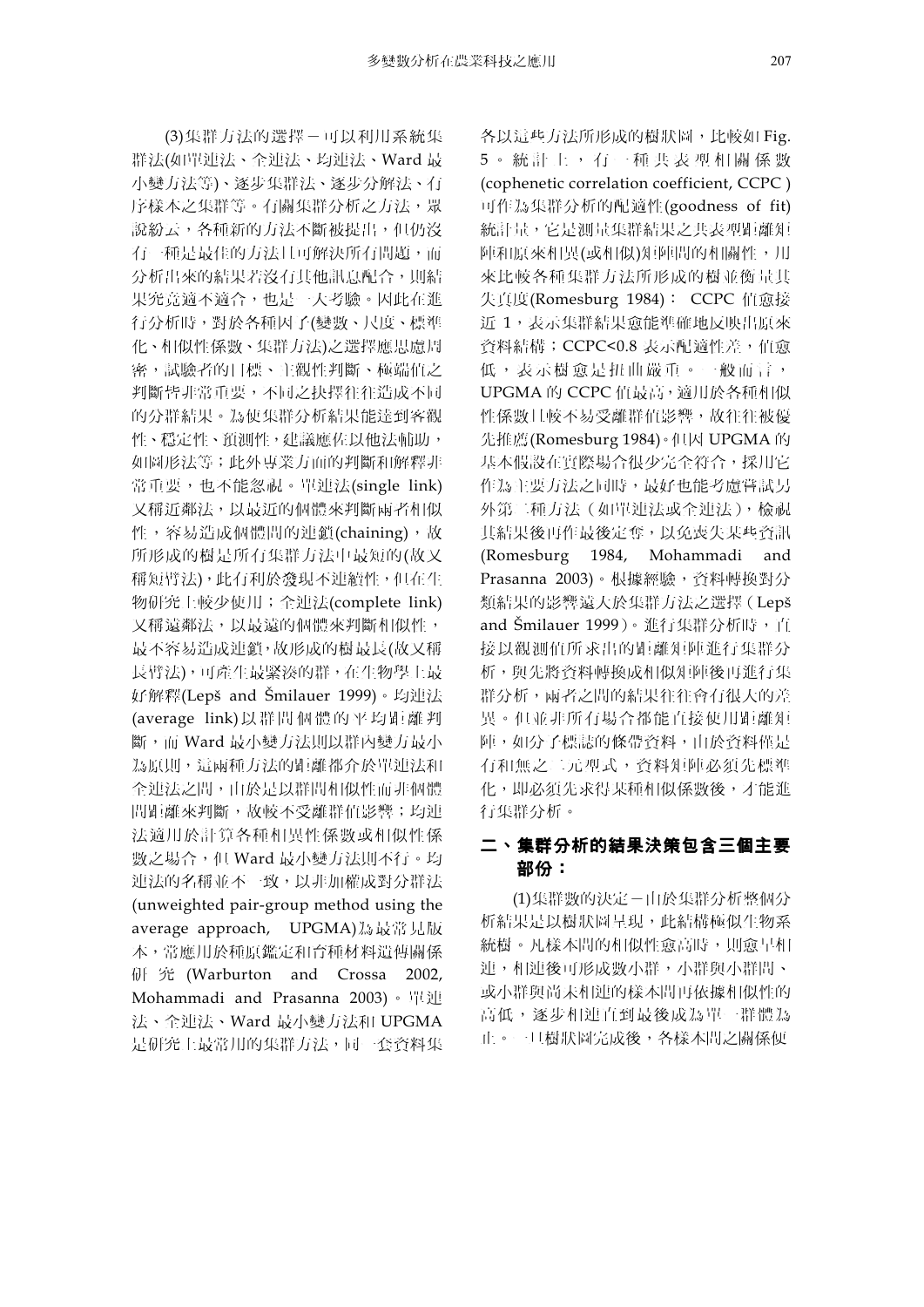

**Fig. 5. Dendrograms produced from the same data matrix by using the (A) single link, (B) complete link, (C) Ward's minimum variance, and (D) UPGMA clustering methods.** 

一目了然。至於要區分為幾群,通常以樹狀 圖的分枝狀況來決定,但由於可在樹狀圖任 何層級上被切分,因此對任何型態的集群分 析來說,尚無一客觀的標準程序可供遵循。 實際上集群數之決定比因素數之決定更困 難,倘以詳細研究集群為目的(即僅對資料做 摘要分析),而不是找出真的集群,則通常可 根據集群形成過程中的各種準則統計量之綜 合結果,或直接就由樹狀分群圖來約略判 斷,不過在選用不同距離和集群方法時,便 會得到不同的分類結果,故必須一再強調, 目前雖有一些判斷統計量被提出,但基本上

都只能作為選項參考而已,不能作為唯一準 則,個人的專業判斷極為重要。有時候,單 從集群分析的樹狀圖難以決定出適當的分群 數時,同時利用其他多變數分類技術(如主 成分分析、因素分析、對應分析)所繪出的 散佈圖來輔助判斷(Fig. 3),可以收到不錯的 效果。

(2)集群的解釋-一旦經由集群分析而 找出集群後,應設法來描述這些集群,常用 的一種方法是分析各群的重心,即利用群內 各個體在各變數上的平均值來描述該集群 (若輸入資料是區間尺度且是在原始變數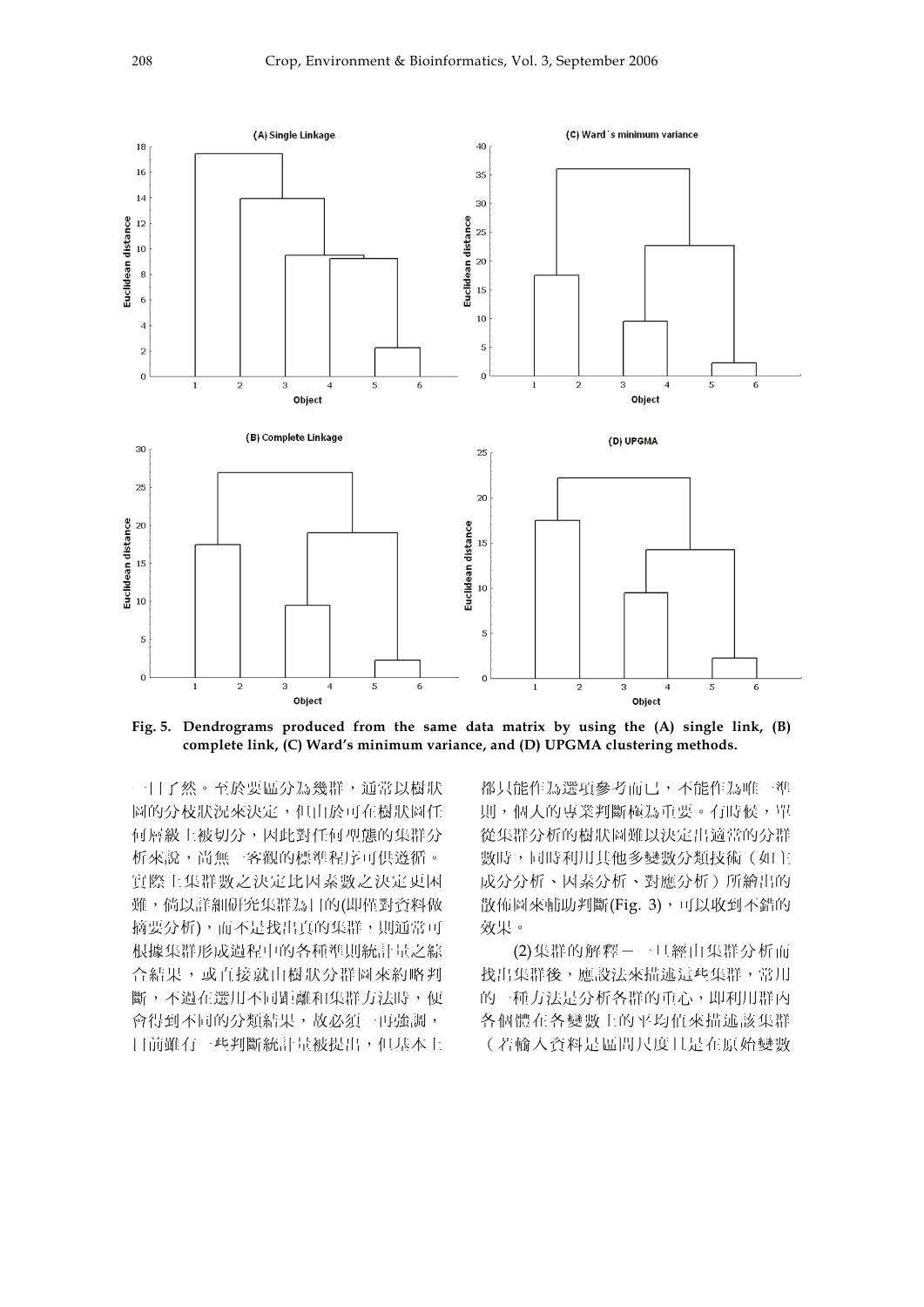的空間上進行集群,此方法是可行的,倘各 變數是先經因素分析的運算,則須將它還原 成原始變數,再來描述各集群),除此亦可 計算各群的變異情形,如各群內各點間的平 均距離或各點重心間之平均距離,來輔助描 述該集群。

(3)集群的驗證-就集群結果對一般族群 的代表性如何加以驗證,俾使集群的結果可 以適用到其他事物,最直接的方法是對同一 族群不同樣本進行集群分析,比較其結果並 估計其一致性,但若限於時間或成本的限 制,或找不到所需的事物供多次集群分析之 用,可將樣本分成兩群,分別作集群分析後 再比較其結果。

例如調查 14 個數量性狀對 38 種葫蘆進 行集群分析(Dey *et al.* 2006) ,選用 UPGMA 法分析的樹狀圖(Fig. 6),可看出在相似性係 數 0.40 上所有品種被分為兩大群,其中第一 群的 DBTG-9 與群內其他 23 個品種差異較 大,而第二群中的 DBTG-201 和 DBTG-202 則與其他群內品種差異較大。若在相似性係 數 0.35 上所有品種被分為三群,其中 DBTG-201 和 DBTG-202 自成一群。

#### 判別分析

判別分析是在已知的分類之下(如草本 類和木本類兩個類別),選出具有代表性的樣 本(如牽牛花、劍蘭代表草本類植物,而玫瑰 代表木本類植物),然後由這些樣本的屬性中 找出一套最有效的判別函數,這個(些)函數可 用來執行分類的工作,一旦遇到有新的樣本 時, 可以利用此法選定一判別標準,以判定 該新樣本應歸屬於哪個類群。判別分析法的 用途很多,如動植物分類、醫學疾病診斷、 社區種類劃分、氣象區劃分、土壤類型分類、 產品等級分類、職業依能力分類、人類考古 學之年代或人種分類等。集群分析與判別分 析都是用來處理數值分類問題,其間的差異 在於集群分析是不存在一個事前分類的情況 下進行資料結構的分類,而判別分析則是已

知當前研究對象的分類狀況下,建立適當的 判別標準後,將某些未知個體正確地歸屬於 其中某一類。集群與判別往往在一個問題上 要連續運用,如先進行集群分析,再進行判 別分析,就可以進行樣本的識別。

一般電腦軟體進行判別分析的主要流 程,首先計算組內各變數的平均值、總平均 值、離差矩陣、共變方矩陣等統計值,然後 求出判別函數作為綜合判別指標,再計算各 組判別係數及判別效果的檢驗統計量,以判 斷待判樣本屬於何群並計算後驗機率。判別 的規則,最直覺的觀念是求得各群各一個判 別函數,將待判樣本帶入各群函數,以函數 值最大者代表此一觀測值所被分配到的群 別。但判別分析法發展至今,已產生出各種 判別函數與規則,如 Fisher 線性判別、距離 判別、Bayes 判別、逐步判別等(Shen 1998, Yuan and Zhou 2003)。我們可以將待判樣本 的觀測值(不管新值或舊值)帶入各群所屬的 判別函數:使用新的樣本觀測值,可以判斷 該樣本的歸屬群別;若是使用原經驗樣本的 舊值帶入各群所屬的判別函數,則可以針對 判別結果進行驗證以確認其分群的正確度。 分群的正確度,簡稱判別率,為判別正確之 個數除以所有測試樣本個數。

例如為了區分小麥品種的兩種分蘗類 型,從第一類(主莖型)取 11個樣本,第二類(分 蘖型)取 12 個樣本,作為經驗樣本,用 3 個 指標 $(X_1, X_2, X_3)$ 求其線性判別函數(Yuan and Zhou 2003)。若採 Fisher 線性判別分 析,其判別函數為:

 $Y = 9.283X_1 - 1.020X_2 + 0.983X_3$  [3]

將原經驗樣本帶入上述判別函數 Y,得第一類 的函數平均值為 12.7358, 及第二類的函數平 均值為 19.0105,故得臨界值為

 $Y = (11 \times 12.7358 + 12 \times 19.0105) / (11 + 12)$  $= 16.0096$  [4]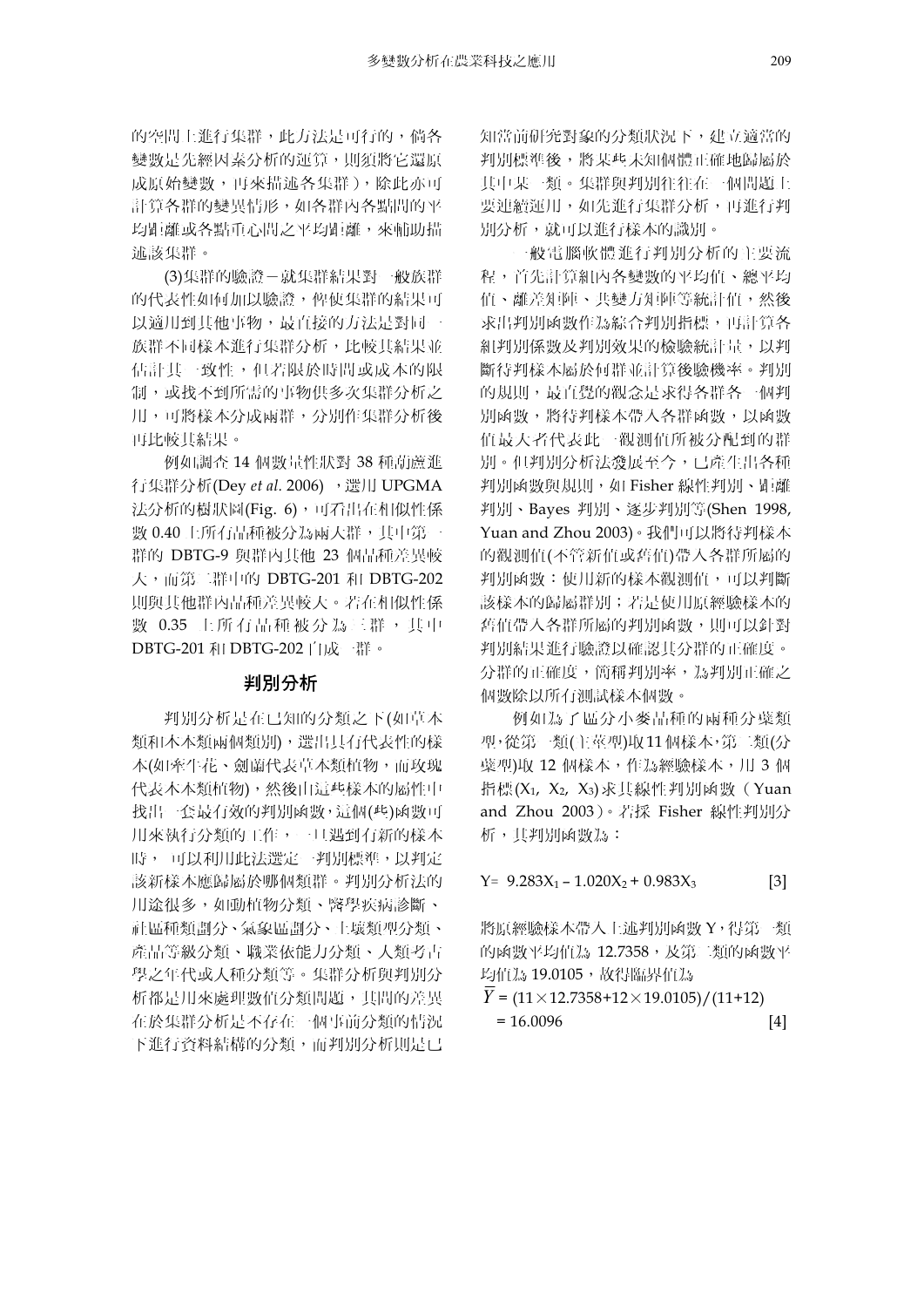

**Fig. 6. Genetic relationships among the 38 genotypes of bitter gourd based on 14 quantitative traits by using UPGMA cluster analysis of the distance matrix. (adapted from Dey** *et al.* **2006).** 

若某樣本帶入上述判別函數的值大於該臨界 值 16.0096,則判別為第二類,否則屬第一 類。為判斷該判別函數的判別率,將原 23個 經驗樣本分別帶入所估計的判別函數([3]式) 中,發現除了第一類第 11 個樣本被誤判為第 二類外,其餘均符合,即判別率為 22/23=96%。對於一個給定的新小麥品種樣 本 X1=1, X2=3.43, X3=16.25, 計算得到 Y =21.7582,故應歸於第二類之分蘗型。同樣 資料,若採用距離判別法,則以距離判別函 數值ω≧0 時將樣本歸於第一類, ω<0 為第二 類,結果判別率同樣是 96%,而新樣本(X1=1, X2=3.43, X3=16.25)得ω=-2.1921<0,亦判別該 品種為分蘗型。

#### 路徑分析

一連串的分析變數多半依時間順序先後 發生,先發生者視為解釋變數,後發生者視 為反應變數,而路徑分析就是在探討分析變 數間之單向影響關係,找出變數之間的路徑 係數,並畫出路徑分析圖。藉由路徑圖,研 究者能清楚了解變數間之影響途徑(箭頭方 向)及影響方向(正向、負向、模糊等),利用 這樣的因果模式來幫助說明假設中的因果關 係。我們常以兩變數之簡單(直線)相關係數來 衡量其相關程度,但此相關係數並無法說明 變數間的因果關係,例如口香糖的銷售量與 犯罪率之間有正相關, 但在未做路徑分析之 前,不可斷言口香糖銷售量高是犯罪率高的 「原因」。路徑分析法最早由遺傳學者 Swall Wright 於 1921 年所提出, 主要用來解釋人 類基因間的因果關係(Wright 1921); 1925年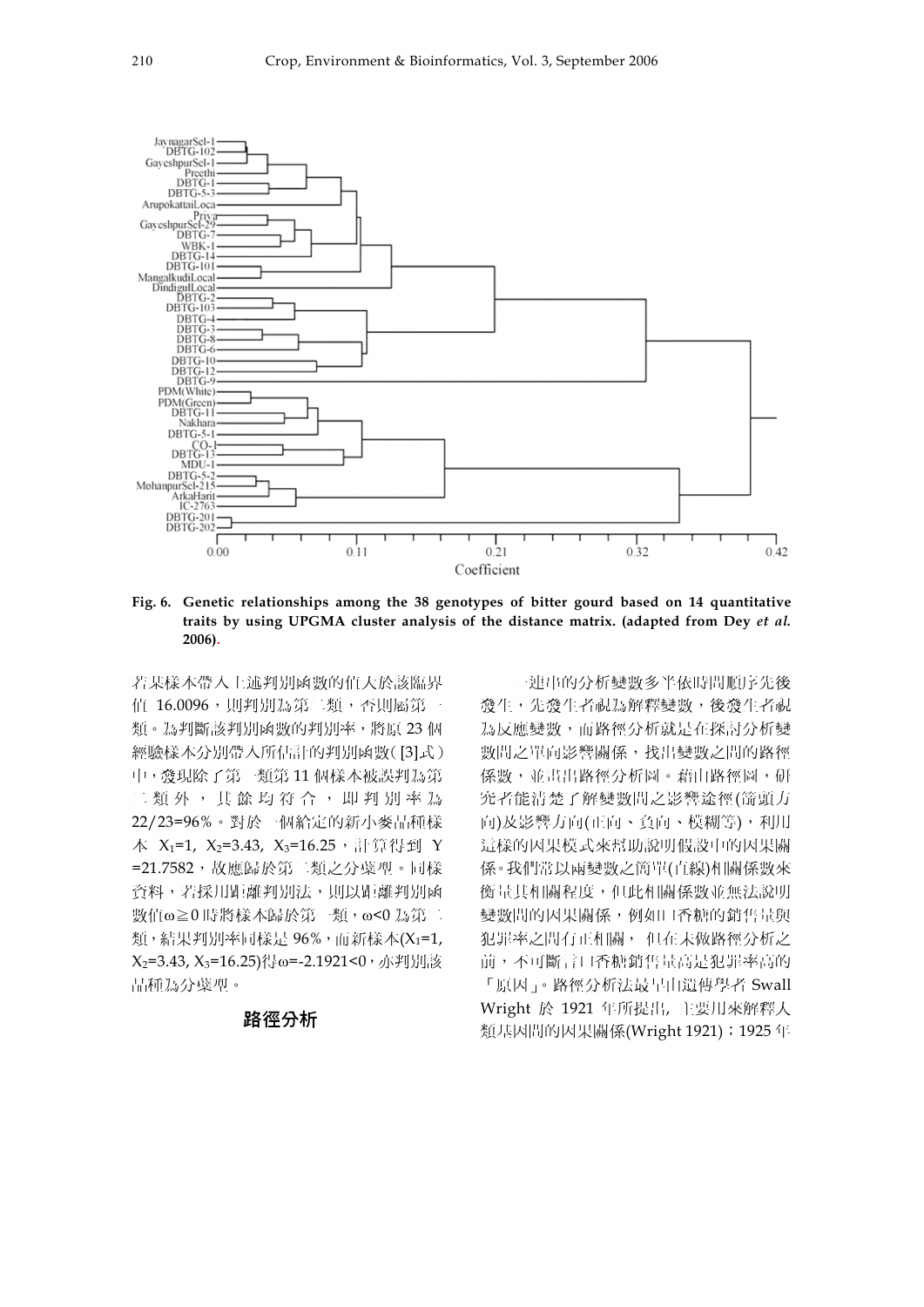他將路徑分析首次應用於經濟學上,用來分 析玉米及毛豬的價格(Wright 1925)。然後再 被後人擴大應用至其他各領域。必須特別注 意的是,路徑分析法雖屬相關關係的研究, 但仍須小心下結論,除非證據十分明確,不 可輕易下因果關係的結論。因果模式只是用 來幫助「說明」假設中的因果關係,而非用 來「證實」這種因果關係。路徑分析法的一 個貢獻是鼓勵研究者在進行研究之前,作理 智的預測而非毫無方向漫無目標的摸索,研 究者也必須在不斷研究的過程中,不斷修正 其因果模式直到能正確說明該現象為止(Li 1974, Shen 1998)。

路徑分析是迴歸模型的一種延伸,其計 算流程相當簡單。但首先在執行電腦程式之 前,研究者必須視其研究對象和目標,擬定 可能的路徑圖架構,然後依據研究者所擬定 的路徑,以變數間的相關係數作為資料,進 行迴歸分析,計算所得的各路徑之迴歸係 數,即路徑係數。從顯著的路徑係數估計值 之正負和大小,可以判斷影響作用是正或 負、以及它的影響程度。

例如 Chang *et al*. (2004)以路徑分析探討 春作台南白玉米族群的生育前期植株性狀透 過什麼途徑影響後期的果穗性狀和子實性 狀,由於該報告所探討的性狀甚多,為有利 於路徑分析的應用和結果解讀,本文僅取其 中的 3 個植株性狀(株高、莖徑、葉數)、3 個 果穗性狀(穗長、穗徑、穗重)和子實重來說 明。首先假設各農藝性狀間可能的因果關係 呈直線相加形態且為單向模式,這 7 個變數 間可能的因果關係如 Fig. 7 所示:3×3 條路徑 連結 3 個植株性狀與 3 個果穗性狀表現, 3 條路徑連結 3 個植株性狀與子實重表現,3 條路徑連結 3 個果穗性狀與子實重表現。根 據此理論模型,以株高、莖徑、葉數之植株 性狀影響穗長為例,其因果關係的線性模式 為:

$$
EL = b_0 + b_1 PH + b_2 SD + b_3 LN + e
$$
 [5]

式中 EL 為穗長, PH 為株高, SD 為莖徑, LN 為葉數,e 為誤差項。其他影響路徑的線 性模式同理類推。依據本例指向各個反應變 數的影響路徑,由路徑係數的顯著性結果



**Fig. 7. Path diagram adopted in the study of the kernel and ear characters affected by the agronomic characters in the early growing stages of "Tainan-white" maize population grown in spring season. PH, plant height ; SD, stalk diameter; LN, leaf number; EL, ear**  length; ED, ear diameter; EW, ear weight; and KW, kernel weight. (adapted from Chang et *al.* **2004).**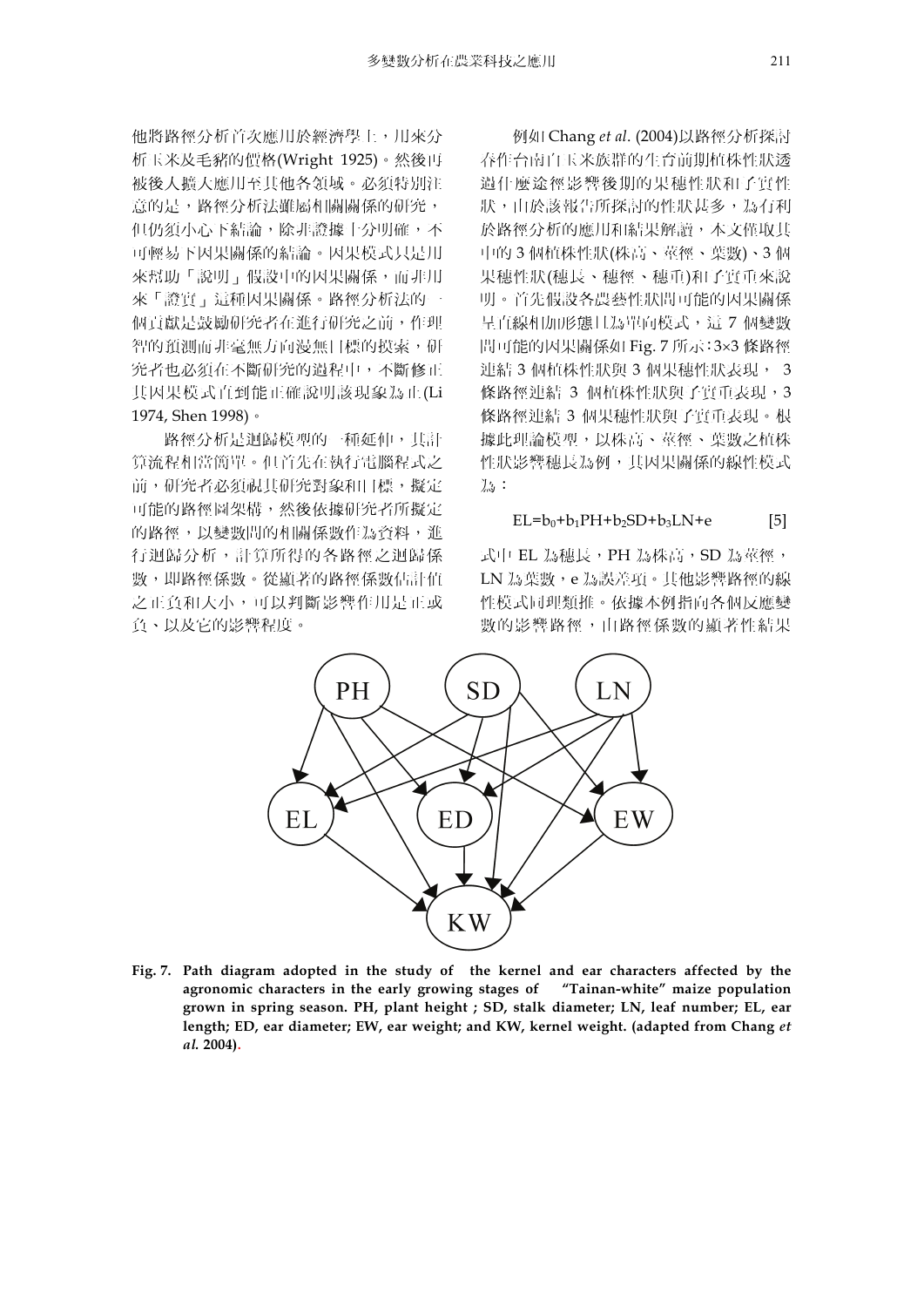(Table 3)來看,指向穗長之路徑分析只有莖 徑對它有影響,穗徑和穗重都受莖徑和葉數 影響,子實重只受穗長和穗重影響。另一方 面除了兩個植株性狀影響果穗性狀外,還有 一些不知來源的誤差項也可能影響。進而可 將顯著的路徑係數標示於路徑分析圖中,則 更有利於因果關係的解讀,如 Fig. 8 所示,

莖徑和葉數只對時間最近的果穗性狀有直接 影響而對時間相隔愈遠的變數之影響力似乎 愈來愈小,即植株性狀似乎沒有透過果穗性 狀對子實重造成間接影響。穗長和穗重對子 實重之決定性佔重要地位,尤其是穗重;株 高對果穗性狀無任何影響,而穗徑對子實重 影響也不大。

Table 3. Path analysis for each kernel and ear character affected by the characters in the early growing stages in "Tainan-white" maize population (adapted from Chang *et al.* 2004).

|                        | Model    |          |          |            |
|------------------------|----------|----------|----------|------------|
| Character <sup>x</sup> | EL       | ED       | EW       | KW         |
| <b>PH</b>              | 0.02     | 0.01     | 0.13     | $-0.01$    |
| <b>SD</b>              | $0.32**$ | $0.25*$  | $0.28**$ | 0.003      |
| LN                     | 0.11     | $0.28**$ | $0.30**$ | 0.02       |
| EL                     |          |          |          | $-0.07$ ** |
| ED                     |          |          |          | $-0.01$    |
| EW                     |          |          |          | $1.05**$   |
| e                      | 0.90     | 0.88     | 0.85     | 0.17       |
| F                      | $**$     | $***$    | $**$     | $***$      |

x PH, plant height ; SD, stalk diameter; LN, leaf number; EL, ear length; ED, ear diameter; EW, ear weight; KW, kernel weight; e, residual factor; and F, F-test of regression model.

\*, \*\*: Significant at 5 and 1% levels, respectively.



**Fig. 8. Results of path analysis (only list the significant paths) on the kernel and ear characters affected by the agronomic characters in the early growing stages of "Tainan-white" maize population grown in spring season. PH, plant height ; SD, stalk diameter; LN, leaf number; EL, ear length; ED, ear diameter; EW, ear weight; and KW, kernel weight. (adapted from Chang** *et al.* **2004).**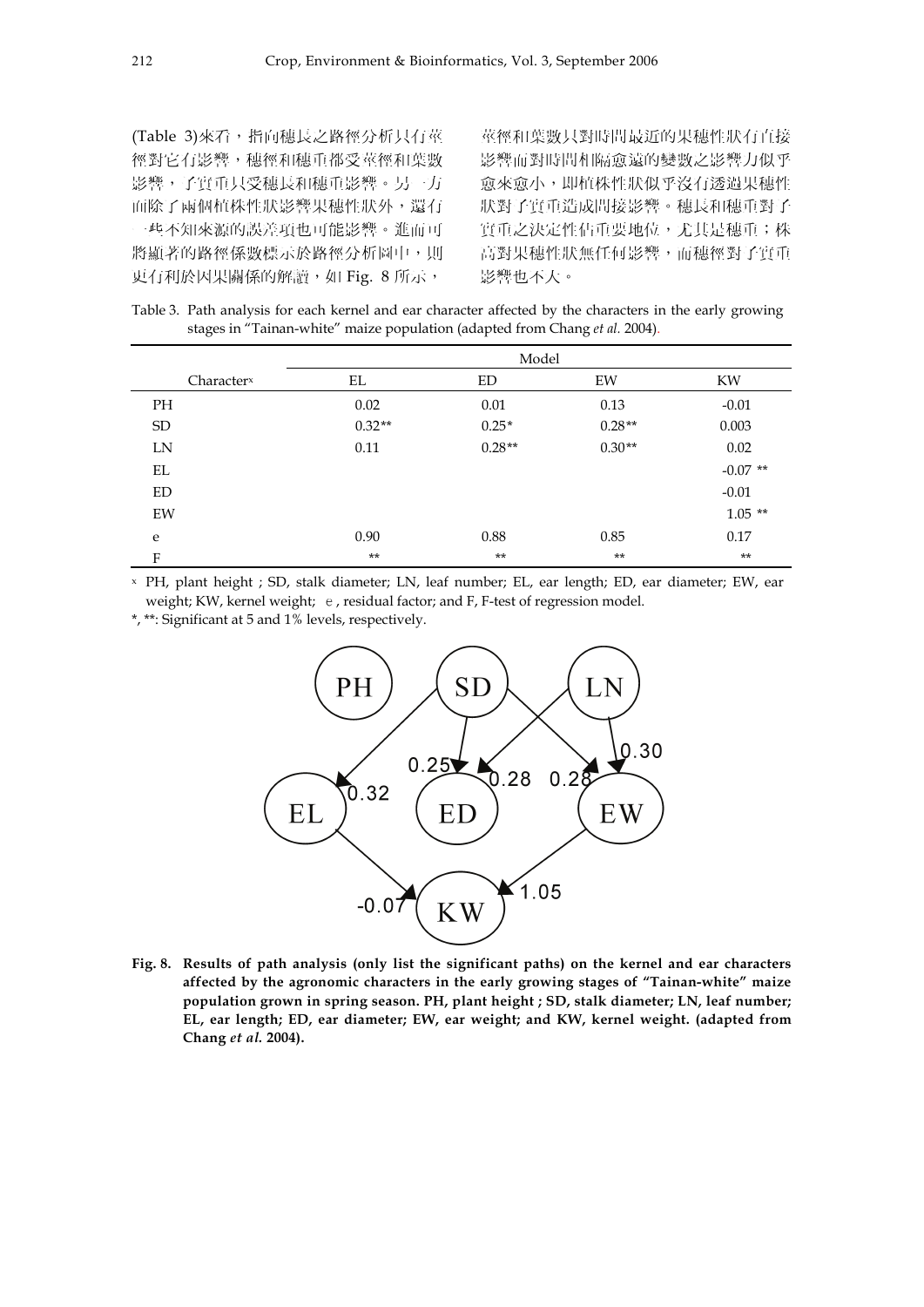#### 典型相關

我們對一組變數綜合結果和另一組變數 綜合結果間的關係感到興趣,且想從其中一 組變數來預測另一組變數,例如作物一組生 長特性和一組氣象因素間的關係、作物一組 產量性狀和一組品質性狀間的關係、某家禽 的一組生長性狀和一組生蛋性狀間的關係、 農業產銷研究中一組價格指標和一組生產指 標間的關係等。在農業科技研究上,我們常 需要瞭解生物群與其環境間的關係、育種目 標性狀與選拔性狀間的關係等,故不少實際 問題可歸結為典型相關研究。為探討兩組變 數(反應變數 Y 和解釋變數 X)間的關係,找出 X 的線性組合與 Y 的線性組合,以使這兩個 線性組合之間具有最大的簡單相關關係。而

能使這兩組變數的線性組合相關最大的權 重,稱為典型相關係數。因此 Tatsuoka (1988) 將典型相關視為一種「雙管的主成份分析」。 簡單相關、複相關和典型相關之間的差異, 如 Fig. 9 所示。典型相關分析除了可以反映 出兩組變數之間相互關係的絕大部分訊息, 也能揭示兩組變數之間的內部關係。

一般電腦軟體進行典型相關的主要流 程,是由變數間的相關矩陣,分別導出 X 和 Y 的兩個線性組合(此即典型變數),使該兩個 典型變數的共變方最大,以計算出典型相關 係數及進行其顯著性測驗,最後計算重疊指 數(redundancy index,有如複迴歸分析中的 決定係數 R2),以衡量典型相關所能解釋的變 異程度。



**Fig. 9. Diagram showing the differences of definitions among simple (linear) correlation, multiple correlation and canonical correlation.**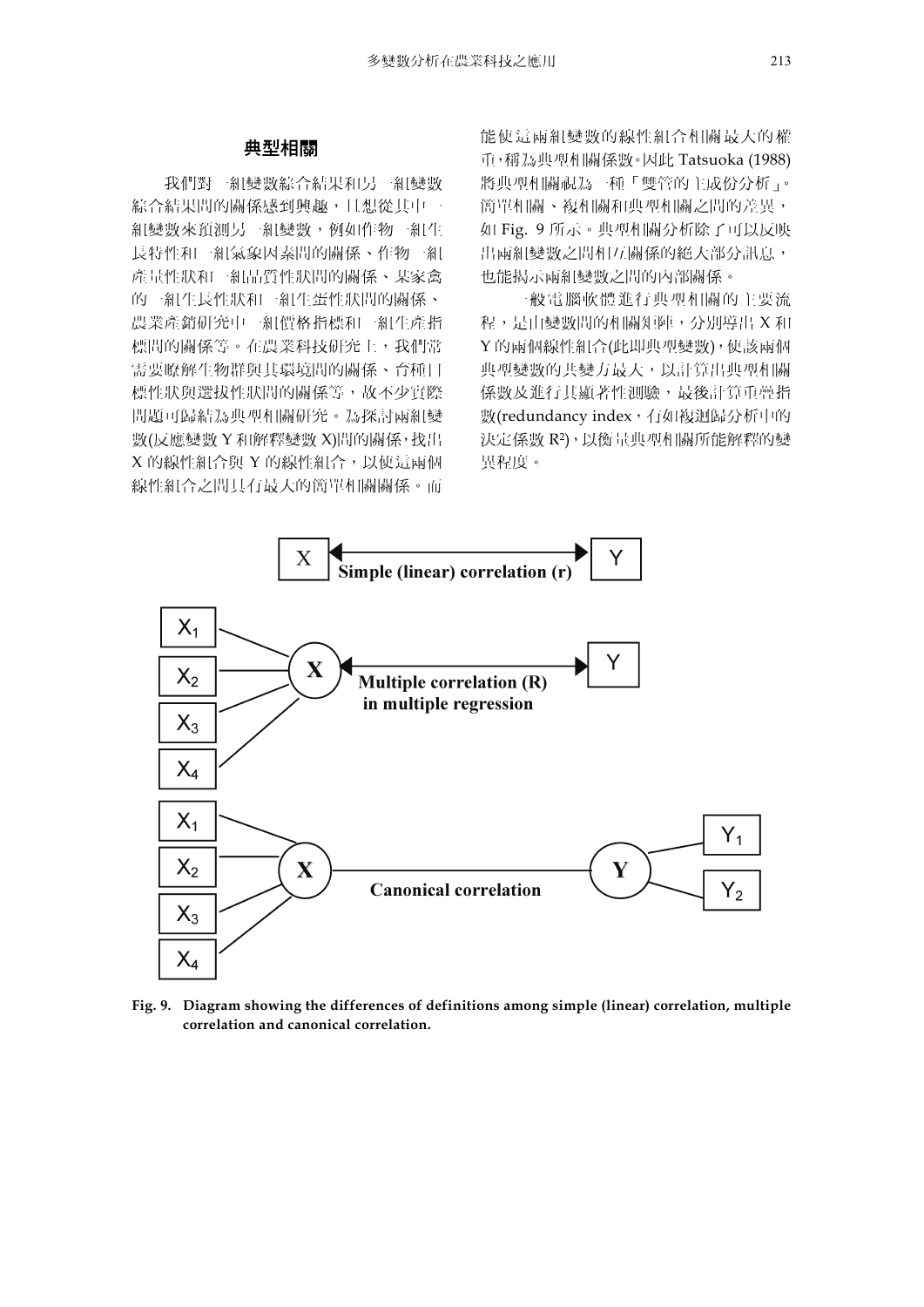例如 Hao *et al*. (2006)對不同遺傳基礎的 基因轉殖抗蟲棉品種(系)的產量和品質兩組 性狀進行了典型相關分析,產量性狀為單株 結蒴數 $(X_1)$ 、單蒴重 $(X_2)$ 、棉絨比例 $(X_3)$ 、棉 絨產量 (X4), 品質性狀為纖維的長度(Y1)、 強度(Y2)、馬克隆值(micronarie, Y3, 纖維細 度和成熟的量度)、伸長率(Y4)。分析結果顯 示(Table 4), 只有第一個典型相關係數達顯 著水準,其相關訊息佔兩組性狀間總相關訊 息的 90.23%,表示產量性狀和品質性狀間存 在一定的相關;由兩組性狀間顯著的典型相 關係數所對應的各對典型相關變數的構成, 可知  $U_1 \cup X_3$ 的係數最大,而  $V_1 \cup X_1$ 和  $Y_3$ 的係數較大且都是負值,說明了該兩組性狀 間的相關顯著主要是由棉絨比例與纖維長 度、馬克隆值之間密切關係所引起的。在提 高基因轉殖抗蟲棉的棉絨比例同時降低細度 時,應注意協調纖維長度,以防棉絨相對變 短。

#### 結論

本文純粹以實用角度出發,強調方法之 正確選用與分析結果之正確解讀,配合實例 說明,針對一些農業研究上常用的多變數分 析技術加以介紹。若能清楚瞭解並正確掌握 這些多變數分析的應用場合和結果解釋,必 能有利於農業試驗資料的分析品質及資訊獲 取。綜言之,主成份分析與因素分析的主要

目的在縮減原始變數為少數幾個綜合指標, 基本上兩者並不相同,一般人常將其混淆。 對應分析是延續主成份的概念所發展出的方 法,但一般多變數統計書著墨並不多,其實 它對生物研究的用途甚廣,值得加以重視; 對應分析的主要優點是可將各變數和樣本的 主成份值標在同一座標圖(雙標圖)上,以 作為最後結果的表達呈現,能用來解釋變 數、樣本以及兩者之間的關係。透過主成份 分析、因素分析、對應分析的散佈圖,我們 可以根據資料點群的距離遠近,來對樣本或 變數進行大致的分類,惟主成份分析通常扮 演的角色多是一種手段多於目的,即它本身 常不是研究的最後目的,而是作為其他分析 的預備工作。集群分析與判別分析都是用來 處理數值分類問題,其間差異在於集群分析 是不存在一個事前分類的情況下以樹狀圖進 行資料結構的分類,而判別分析則是在已知 當前研究對象的分類狀況下建立判別函數將 未知個體做分類歸屬的判斷。路徑分析是在 探討分析變數間之單向影響關係,找出變數 間之路徑係數並繪製路徑分析圖,以解釋變 數間的因果關係。典型相關分析則可反映出 兩組變數之間相互關係,以及同時揭示兩組 變數之間的內部關係。至於這些方法的計算 細節和理論背景,還必須再參閱相關的統計 書籍。

Table 4. Results of canonical correlation analysis between yield characters and fiber quality characters<sup>x</sup> of transgenic cotton (adapted from Hao *et al*. 2006).

| Canonical correlation<br>coefficient |        | Redundancy index Formation of the paired canonical correlation variables for<br>significant correlation coefficient |
|--------------------------------------|--------|---------------------------------------------------------------------------------------------------------------------|
| $0.8073*$                            | 0.9023 | $U_1 = 0.0303X_1 - 0.2696X_2 + 0.9563X_3 - 0.1073X_4$<br>$V_1 = -0.8061Y_1 + 0.2223Y_2 - 0.4224Y_3 + 0.3498Y_4$     |
| 0.7441                               |        |                                                                                                                     |
| 0.4728                               |        |                                                                                                                     |
| 0.0166                               |        |                                                                                                                     |

 $X_1$ , boll number per plant;  $X_2$ , boll weight;  $X_3$ , lint percentage;  $X_4$ , lint yield;  $Y_1$ , fiber length;  $Y_2$ , fiber strength;  $Y_3$ , micronarie; and  $Y_4$ , fiber elongation.

 $*$ : Significant at 5% level;  $-$ : Value ignored in original paper.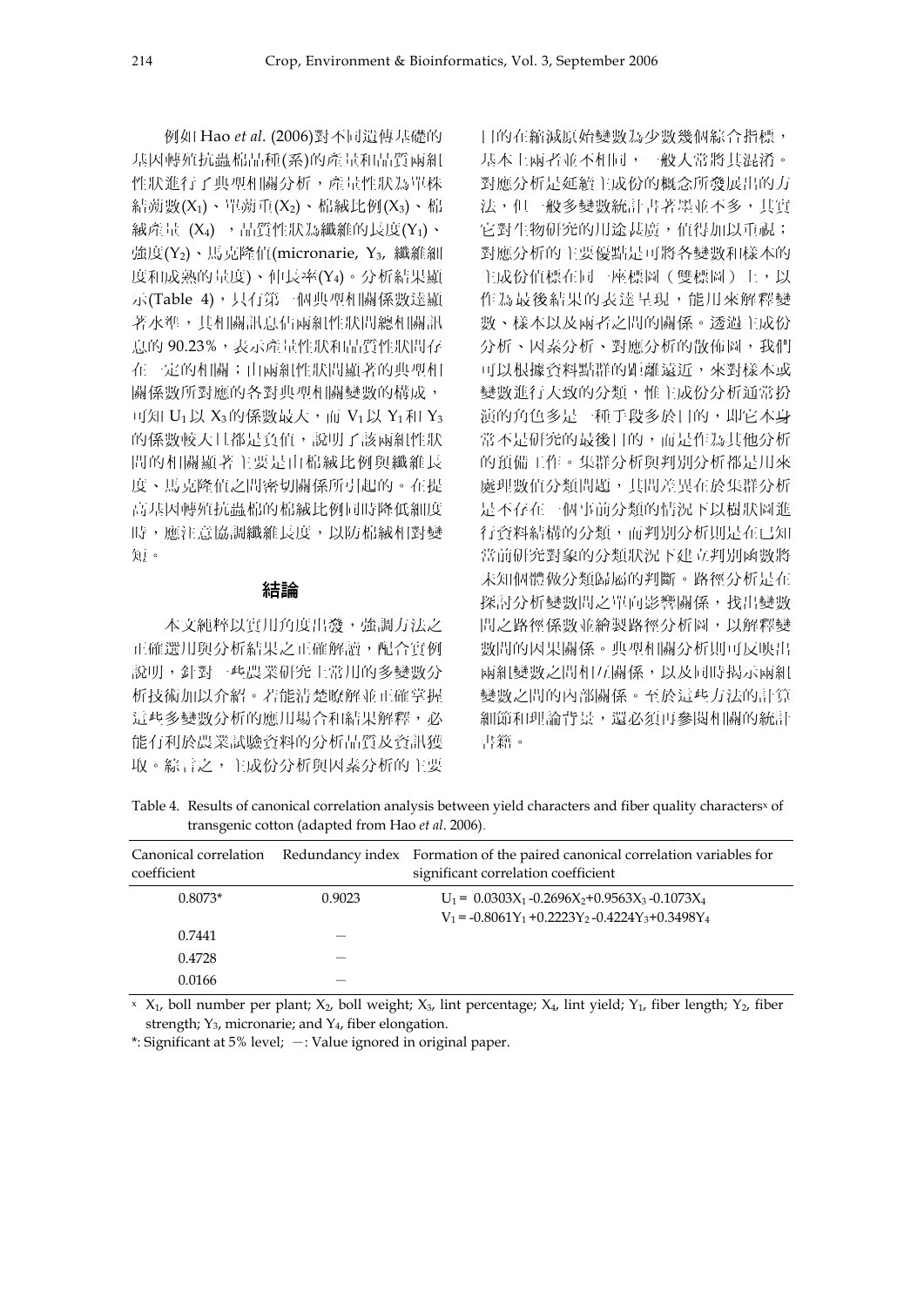## 引用文獻

- Beh EJ (2004) A Bibliography of the Theory and Application of Correspondence Analysis. Vol. II-By Publication. School of Quantitative Methods and Mathematical Sciences, Univ. Western Sydney, Australia. 101pp.
- Benzécri JP (1973) L'analyse des données. II. L'analyse des correspondances. Dunod, Paris, France. 619pp.
- Chang SH, HY Lu, C Chen (2004) Path analysis of the yields affected by agronomic characters in Tainan-white maize population under different crop seasons. (in Chinese) **Crop Envir. Bioinformatics** 1:121-138.
- Dey SS, AK Singh, D Chandel, TJ Behera (2006) Genetic diversity of bitter gourd (*Momordica charantia* L.) genotypes revealed by RAPD markers and agronomic traits. **Sci. Hort.**  109:21-28.
- Hao D, LC He, SD Liu, JF Zhou, XYCong (2006) Canonical correlation and principal component analysis of quantity character of transgenic cotton. (in Chinese) **J. Jinling Inst. Techol.**  22(1):75-78.
- Gao W, HP Wu, BC Shia, YT Cheo, CC Su (2003) Biomedical Statistics. (in Chinese) p.323-325. Tingmao Publish Company, Taipei, Taiwan.
- Gupta SK, TC Ghosh (2001) Gene expressivity is the main factor in dictating the codon usage variation among the genes in *Pseudomonas aeruginosa*. **Gene** 273:63-70.
- Hill MO (1974) Correspondence analysis: a neglected multivariate method. **Appl. Stat.**  23:340-54.
- Kenkel NC, DA Derksen, AG Thomas, PR Waston (2002) Multivariate analysis in weed science research. **Weed Sci.** 50:281-292.
- Lepš J, P Šmilauer (1999) Multivariate Analysis of Ecological Data. Faculty of Biological Science. Univ. South Bohemia, České Budĕjovice. 110pp.
- Lin CC (1974) Path Analysis A Primer. Pacific Grove, California, USA. 346pp.
- Liu Q, Y Feng, X Zhao, H Dong, Q Xue (2004a)

Synonymous codon usage bias in *Oryza sativa*. **Plant Sci.** 167:101-105.

- Liu Q, Y Feng, Q Xue (2004b) Analysis of factors shaping codon usage in the mitochondrion genome of *Oryza sativa*. **Mitochondrion** 4:313-320.
- Manley BFJ (2004) Multivariate Statistical Methods: A Primer. 3rd. Chapman & Hall, London, UK. 214pp.
- Mohammadi, SA, BM Prasanna (2003) Analysis of genetic diversity in crop plants – salient statistical tools and considerations. **Crop Sci.** 43:1235-1248.
- Nishisato S (1980) Analysis of Categorical Data: Dual Scaling and Its Applications. Univ. Toronto, Toronto, Canada. 276pp.
- Oksanen J (2004) Multivariate Analysis in Ecology-Lecture Notes. p.63-70. Department of Biology, Univ. Oulu, Oulu, Finnish.
- Romesburg HC (1984) Cluster Analysis for Researchers. Wadsworth, Inc., California. 334pp.
- Shen ML (1998) Applied Multivariate Analysis. (in Chinese) p.243-301. Jeou Chou Book Co. Ltd., Taipei, Taiwan.
- Tan Q, K Brusgaard, TA Kruse, E Oakeley, *et al*. (2004) Correspondence analysis of microarray time-course data in case-control design. **J. Biomed. Informatics** 37:358-365.
- Tatsuoka MM (1988) Multivariate analysis: Techniques for Educational and Psychological Research. 2nd. Macmillan Pub. Co., New York, USA. 477pp.
- Tekaia F, E Yeramian, B Dujon (2002) Amino acid composition of genomes, lifestyles of organisms, and evolutionary trends : a global picture with correspondence analysis. **Gene** 297:51-60.
- ter Braak CJF (1986) Canonical correspondence analysis: a new eigenvector technique for multivariate direct gradient analysis. **Ecology** 67:1167-1179.
- ter Braak CJF (1987) The analysis of vegetation-environment relationships by canonical correspondence analysis. **Vegetatio**